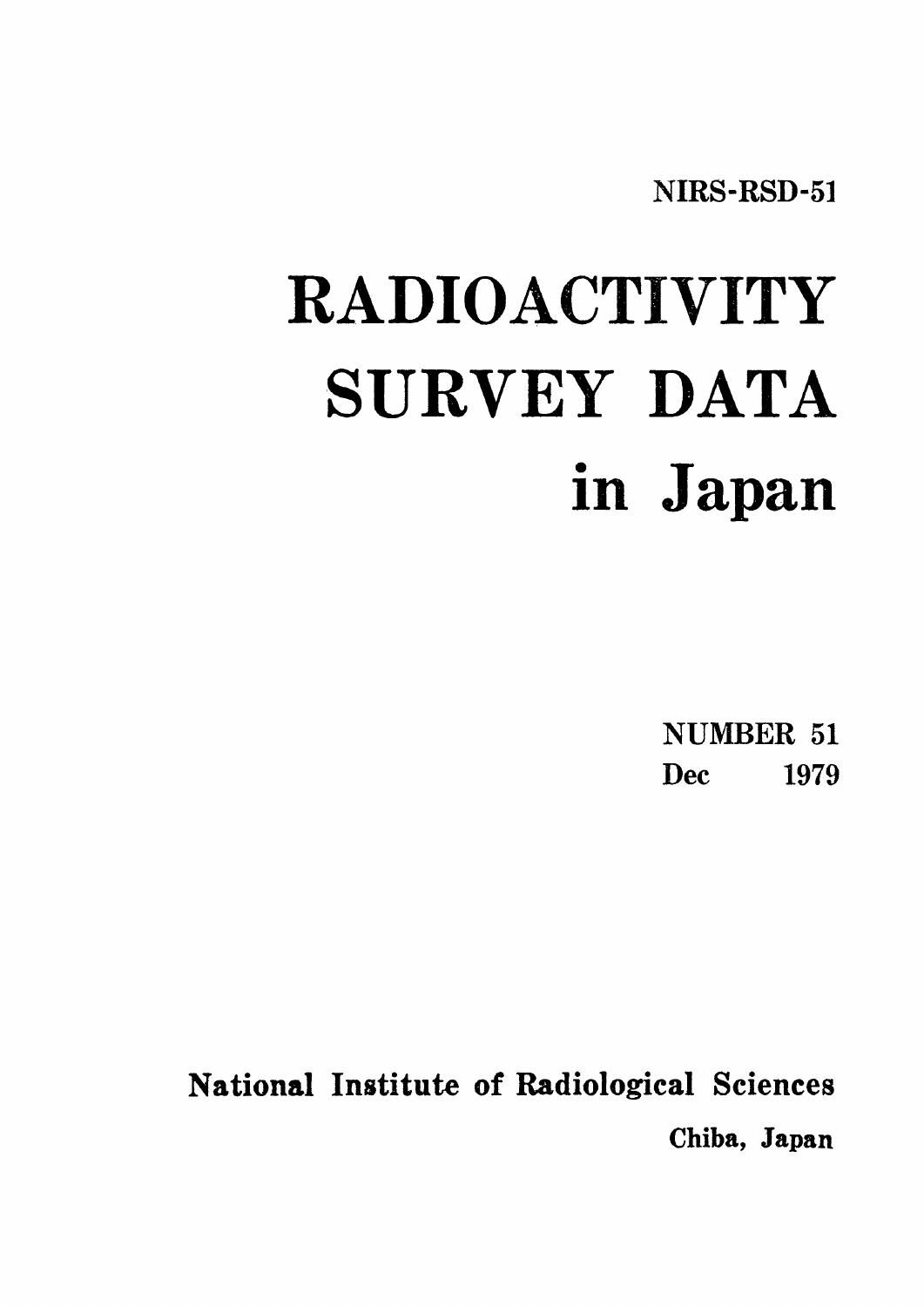# Radioactivity Survey Data inJapan

# Number 51

Dec.1979

#### **CONTENTS**

|    |                                                                                                                                                                                                                                                                    | Page |
|----|--------------------------------------------------------------------------------------------------------------------------------------------------------------------------------------------------------------------------------------------------------------------|------|
|    | Environmental and Dietary Materials (and the context of the context of the context of the context of the context of the context of the context of the context of the context of the context of the context of the context of t<br>(Japan Chemical Analysis Center) |      |
| 1. |                                                                                                                                                                                                                                                                    |      |
| 2. | Preparation of samples for analysis (all contained contained and contained and separation of samples                                                                                                                                                               | 3    |
| 3. |                                                                                                                                                                                                                                                                    | 3    |
| 4. | Determination of stable strontium, calcium and potassium                                                                                                                                                                                                           | 4    |
| 5. |                                                                                                                                                                                                                                                                    | 4    |
| 6. |                                                                                                                                                                                                                                                                    | 4    |
|    | (1) Strontium-90 and Cesium-137 in Rain and dry fallout                                                                                                                                                                                                            | 4    |
|    | (2)<br>Strontium-90 and Cesium-137 in Airborne dust                                                                                                                                                                                                                | 10   |
|    | (3)                                                                                                                                                                                                                                                                | 12   |
|    | Strontium-90 and Cesium-137 in Rice (and the content of the content of the Strontium-90 and Cesium-137 in Rice (b)<br>(4)                                                                                                                                          | 14   |
|    | (5)                                                                                                                                                                                                                                                                | 16   |
|    | (6)                                                                                                                                                                                                                                                                | 19   |
|    | (7)                                                                                                                                                                                                                                                                |      |
|    |                                                                                                                                                                                                                                                                    | 20   |
|    | (8)<br>Strontium-90 and Cesium-137 in Freshwater fish                                                                                                                                                                                                              | 24   |
|    | (9)                                                                                                                                                                                                                                                                | 26   |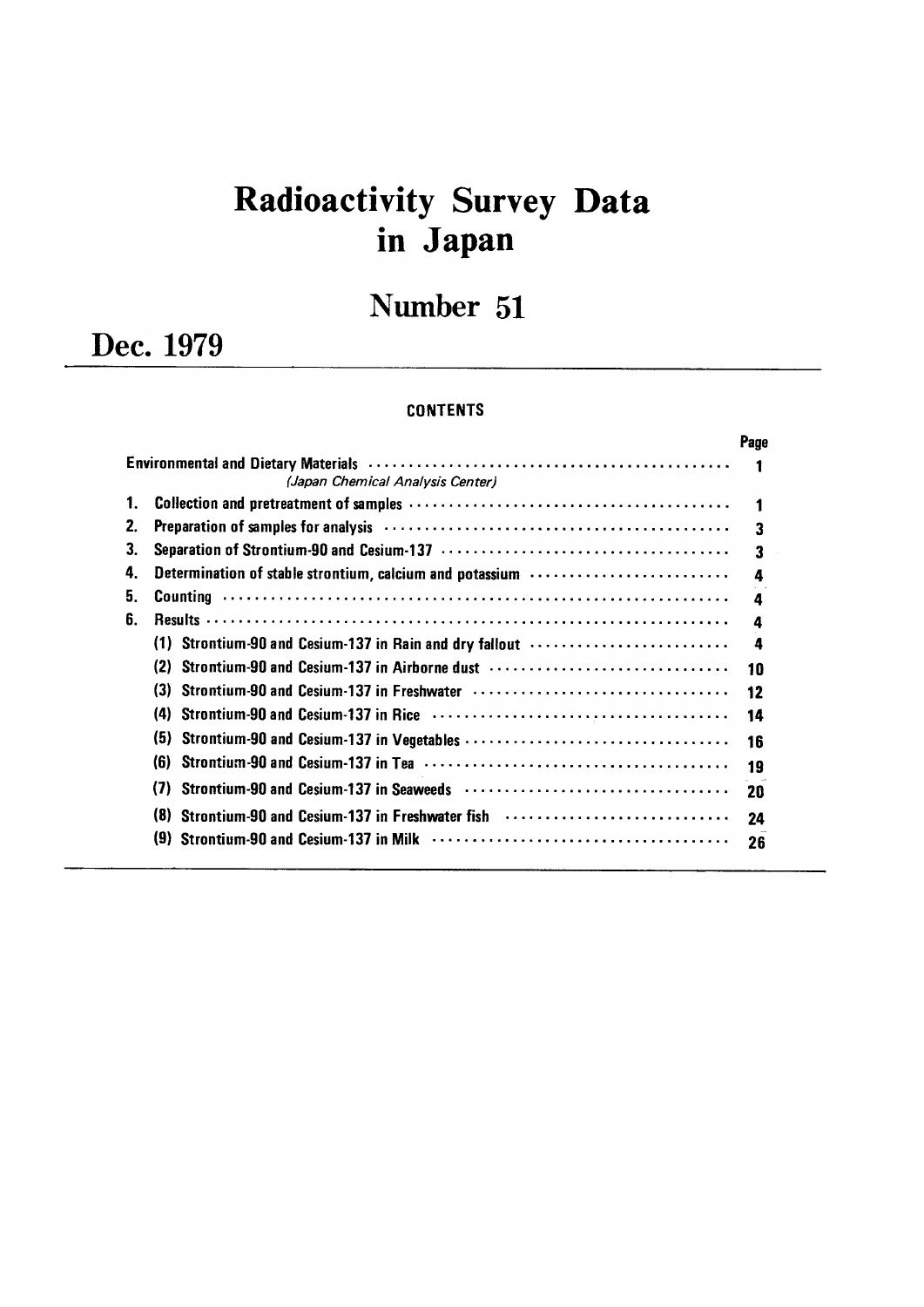#### **Environmental and Dietary Materials\***

(Japan Chemical Analysis Center)

1. **Collection and pretreatment of samples** 

 $(1)$ Rain and dry fallout

Rain and dry fallout was collected monthly on a sampling tray, approximately  $5000 \text{ cm}^2$  in area, which was filled with water to a depth of 1 cm at the beginning of every month.

The sample was filtered after strontium and cesium carriers were added. The tray was washed with  $5\ell$  of distilled water and the washing was combined to the filtrate. The sample was passed through a cation exchange column (500 m $\ell$  of Dowex 50W X8, 50  $\sim$ 100 mesh, Na form) at a rate of 80 ml/min.

Airborne dust  $(2)$ 

Airborne dust was collected by an electrostatic precipitator or a filter air sampler for every three months at a rate of more than  $3000 \, \text{m}^3$  per month. The sampling was done 1 to 1.5 meters above the ground.

 $(3)$ Service water and freshwater

Service water, 100 2 each, was collected at an intake of the water-treatment plant and at the tap after water was left running for five minutes. Water, to which added carriers of strontium and cesium immediately after sampling, was vigorously stirred and filtered. The subsequent process was the same as that described in the section (1). Freshwater was treated in the same way as the service water.

 $(4)$ Soil

Soil was collected from the location in the spacious and flat area without past disturbance on the surface caused by dust-storms, inflow and outflow due to precipitation, and so on. Any places located under trees in a forest, in a stony area or inside of river banks were avoided. Soil was taken from two layers of different depths,  $0 \sim 5$  cm and  $5 \sim 20$  cm. In the course of air-drying, lumps were crushed by hand, and roots of plants and pebbles were removed. The soil was then passed through a 2 mm sieve to remove small gravels.  $(5)$ Sea water

Sea water was collected at the fixed stations where the effect of terrestrial fresh water from rivers was expected to be negligibly small. A special consideration was also given to weather conditions. The sampling was carried out when there was no rainfall

for the last few days. To prevent contamination, water samples were collected at the bow of a sampling boat just before she stood still by scooping surface water using a polyethylene bucket. Immediately after the collection, the samples were acidified to a pH lower than 3 by adding concentrated hydrochloric acid in a ratio of 1 m $\ell$  to 1  $\ell$  of sea water, and then stored in 20  $\ell$  polyethylene containers. The sampling equipments as well as containers were thoroughly rinsed with dilute hydrochloric acid and then with distilled water before use. Two hundred milliliters of sea water was also collected at the same stations for the determination of chlorinity.

(6) Sea sediments

Sediment was collected in the same area as that for the sea water sample, taking the following criteria into account:

- The depth of water exceeds 1 m at low tide.  $a_{-}$
- No significant sedimental movement is b. observed in the vicinity of concern.
- Mud, silt and fine sand are preferable. C.

A conventional sediment sampling device was used for collecting the top few centimeters of surface sediment. Approximately 4 kg of the sample in wet weight was spread on a large porcelain dish and dried in an electric oven at 105 to 110°C to a costant weight.

 $(7)$ **Total diet** 

A full one day ordinary diet including three meals, water, tea and other in-between snacks for five persons was collected as a sample of "total diet". The sample in a large stainless steel pan was carbonized carefully by direct application of gas flame, and was transfered to a porcelain dish and then ashed at 500°C in an electric muffle furnace.

 $(8)$ Rice

Polished rice was collected in producing districts at the harvest and in consuming areas when new crops were first put on sale. The sample was carbonized and ashed in a porcelain dish.

 $(9)$ **Milk** 

Raw milk was collected in producing districts and commercial milk was purchased in consuming districts. Milk in a stainless steel pan or a porcelain dish was evaporated to dryness followed by carbonization

\* Samples were sent to the Center from 32 contracted prefectures.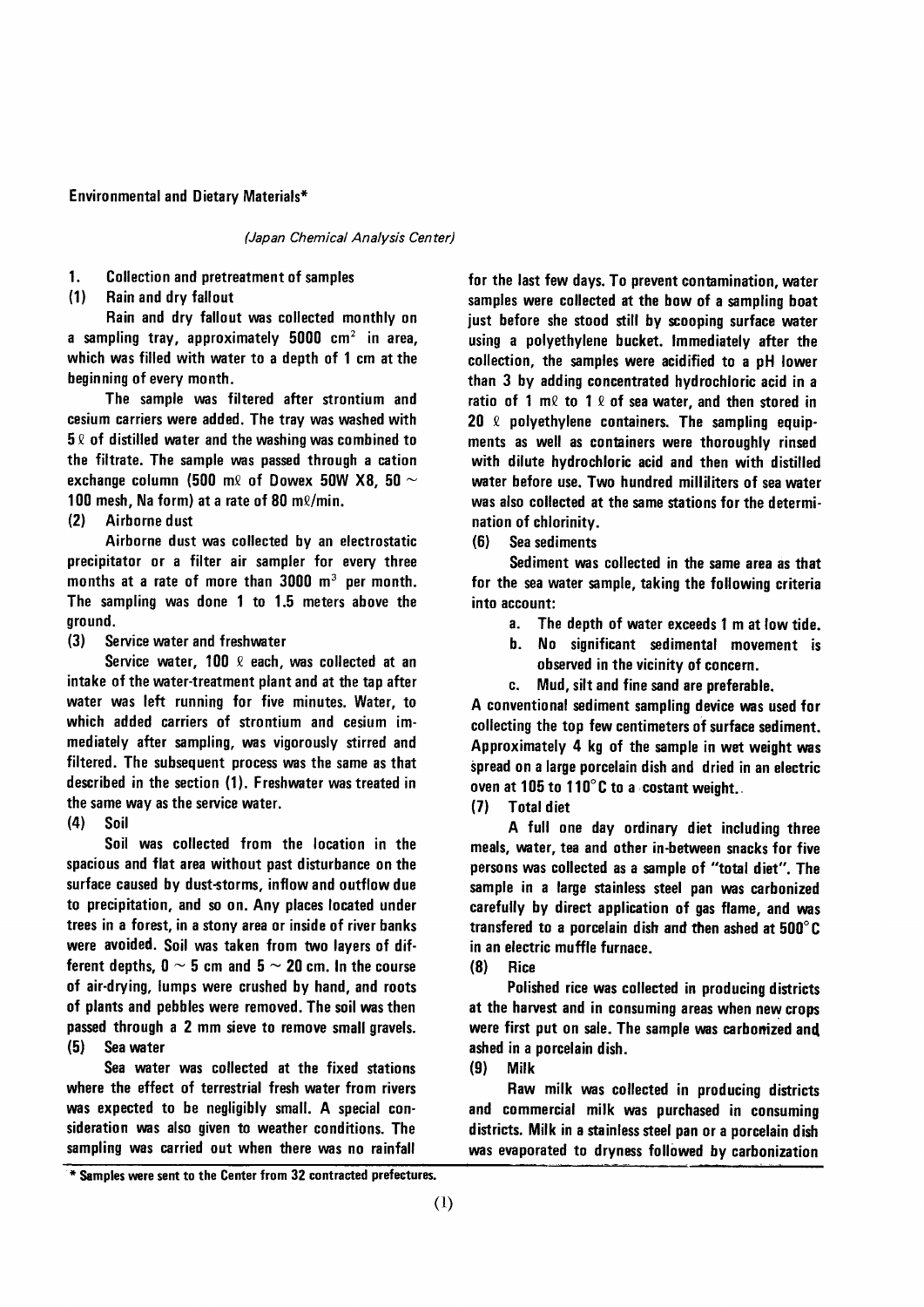and ashing.

(10) Vegetables

Spinach and Japanese radish were selected as the representatives for leaf vegetables and for non-starch roots, respectively. After removing soil, the edible part of vegetable sample was dried and carbonized in a stainless steel pan or a porcelain dish.

 $(11)$  Tea

Five hundred grams of manufactured green tea was collected, carbonized and ashed in a stainless steel pan or a porcelain dish.

(12) Fish, shellfish and seaweeds

a. Sea fish and freshwater fish

Fish was rinsed with water and blotted with a filter paper. Only the edible part was used in case of larger sized fish, and the whole part was used in case of smaller ones. Each sample was weighed and placed in a stainless steel pan or a porcelain dish. After carbonized, the sample was ashed in an electric muffle furnace.

#### $h_{-}$ **Shellfish**

Approximately 4 kg of shellfish including the shells was collected or purchased. After removing the shells, it was treated in the same way as that for the sea fish.

#### c. Seaweeds

Edible seaweeds were collected and rinsed with water to remove sand and other adhering matters on the surface. These were removed of excess water, weighed, dried and ashed.

Table 1 shows detailes of sample collection.

| Sample                                        | Frequency of sampling                      | Quantity of sample             |
|-----------------------------------------------|--------------------------------------------|--------------------------------|
| $=$ Environmental materials $=$               |                                            |                                |
| (1) Rain and dry fallout                      | monthly                                    |                                |
| (2) Airborne dust                             | quarterly                                  | $>$ 3000 m <sup>3</sup> /month |
| (3) Service water and freshwater              |                                            |                                |
| Service water (sourse water)<br>1             | semiyearly (June and December)             | $100 \ell$                     |
| 2 Service water (tap water)                   | semiyearly (June and December)             | $100 \ell$                     |
| Freshwater<br>3.                              | yearly (fishing season)                    | $100 \ell$                     |
| $(4)$ Soil                                    |                                            |                                |
| 1 0 $\sim$ 5 cm                               | yearly (June or July)                      | $4$ kg                         |
| 2 $5 \sim 20$ cm                              | yearly (June or July)                      | 4 ka                           |
| (5) Sea water                                 | yearly (July or August)                    | 40 l                           |
| (6) Sea sediments                             | yearly (July or August)                    | $4$ kg                         |
| $=$ Dietary materials $=$                     |                                            |                                |
| (7) Total diet                                | semiyearly (June, November or<br>December) | daily amount for 5 person      |
| $(8)$ Rice                                    |                                            |                                |
| Producing districts                           | yearly (harvesting season)                 | 5 kg (polished rice)           |
| Consuming districts<br>$\overline{2}$         | yearly (harvesting season)                 | 5 kg (polished rice)           |
| $(9)$ Milk                                    |                                            |                                |
| Producing districts for WHO<br>1              | quarterly (February, May, August and       | 3 R                            |
| program                                       | November)                                  |                                |
| 2 Producing districts for<br>domestic program | semiyearly (February and August)           | 3 l                            |
| 3 Consuming districts                         | semiyearly (February and August)           | 3 l                            |
| (10) Vegetables                               |                                            |                                |
| Producing districts<br>1                      | yearly (harvesting season)                 | 4 kg                           |
| Consuming districts<br>2                      | yearly (harvesting season)                 | 4 kg                           |

#### Table 1 Details of sample collection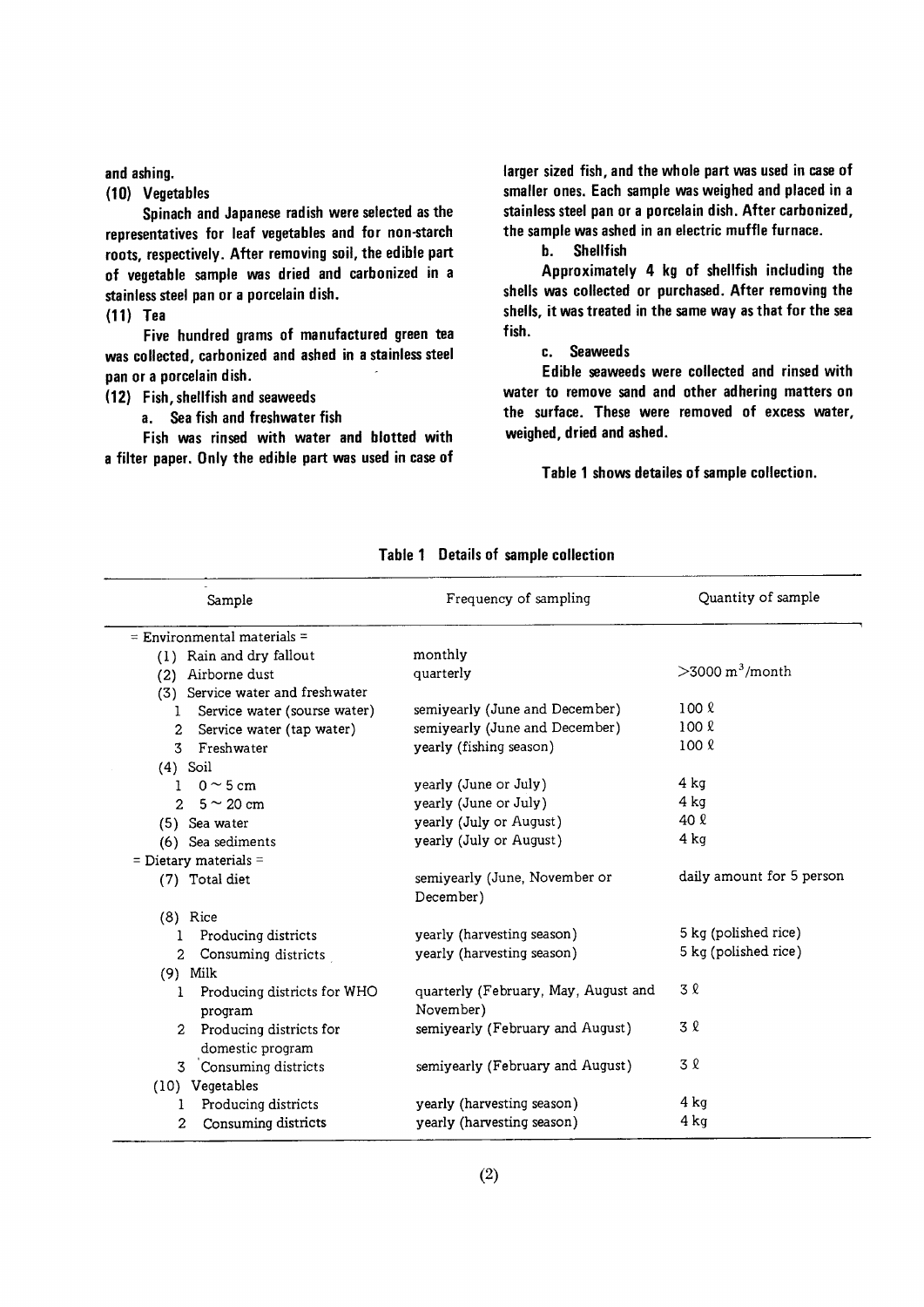| Sample                                         | Frequency of sampling                | Quantity of sample       |
|------------------------------------------------|--------------------------------------|--------------------------|
| (11) Tea<br>(12) Fish, shellfish, and seaweeds | yearly (the first harvesting season) | 500 g (manufactured tea) |
| Sea fish                                       | yearly (fishing season)              | 4 ka                     |
| Freshwater fish                                | yearly (fishing season)              | 4 kg                     |
| Shellfish                                      | yearly (fishing season)              | 4 ka                     |
| <b>Seaweeds</b>                                | yearly (fishing season)              | $2 \sim 3$ kg            |

- $2.$ Preparation of samples for analysis
- $(1)$ Rain, service water and freshwater

Strontium and cesium were eluted with hydrochloric acid from the cation exchange column. The residue of rain sample on the filter paper was ashed in an electric muffle furnace and the ash was dissolved in hydrochloric acid. The insoluble part was filtered and washed. The filtrate and the washings were combined to the previous eluate and used for radiochemical analysis.

Soil  $(2)$ 

Air-dried soil was passed through a 20 mesh sieve. The sieved sample was heated, in the presence of strontium and cesium carriers, together with sodium hydroxide. The sample was then heated with hydrochloric acid and the insoluble part was filtered and washed. The combined solution of the filtrate and washings was used for radiochemical analysis.

 $(3)$ Sea sediments

After removal of pebbles, shells and other foreign matters, the sediment sample was dried in a hot-air oven and ground finely with a mortar. The sample was passed through a 20 mesh sieve. The further preparation of the sample was the same as that described in the section 2-(2).

 $(4)$ Rice

The ashed sample was pulverlized with a porcelain mortar and passed through a 42 mesh sieve. The sieved sample to which both strontium and cesium carriers were added, was digested with hydrochloric acid by heating. After the sample was heated again with nitric acid to dryness, strontium and cesium were extracted with hydrochloric acid and water. The insoluble part was filtered and washed. The filtrate and washings were combined for subsequent radiochemical analysis.

Airborne dust, .iet, milk, vegetable, fish and  $(5)$ shellfish, seaweeds, tea, and others

These ashed samples were treated with the same procedure as that described in the section 2-(4).

 $3.$ Sepantion of strontium-90 and cesium-137

#### $(1)$ Strontium-90

ample solutions, prepared as in the foregoing sections  $2-(1)$  through  $2-(5)$ , were neutralized with sodium hydroxide. After sodium carbonate was added, the precipitate of strontium and calcium carbonates was separated. The supernatant solution was retained for cesium-137 determination. The carbonates were dissolved in hydrochloric acid and calcium and strontium were precipitated as oxalates. The precipitate was dissolved in nitric acid and strontium was separated from calcium by successive fuming nitric acid separations. Iron scavenge was made after addition of ferric iron carrier followed by barium chromate separation after addition of barium carrier to remove radium, its daughters and lead. Strontium was recovered as carbonate, and the precipitate was dried and weighed to determine strontium recovery. The strontium carbonate was dissolved in hydrochloric acid and the iron carrier was added. The solution was allowed to stand for two weeks for strontium-90 and yttrium-90 to attain equilibrium. The yttrium-90 was coprecipitated with ferric hydroxide and the precipitate was filtered off, washed and counted.

 $(2)$ Cesium-137

The supernatant separated from the strontium fraction in the solution was acidified with hydrochloric acid. While stirring the solution, cesium was adsorbed on ammonium molybdophosphate.

After filtered off and washed with dilute nitric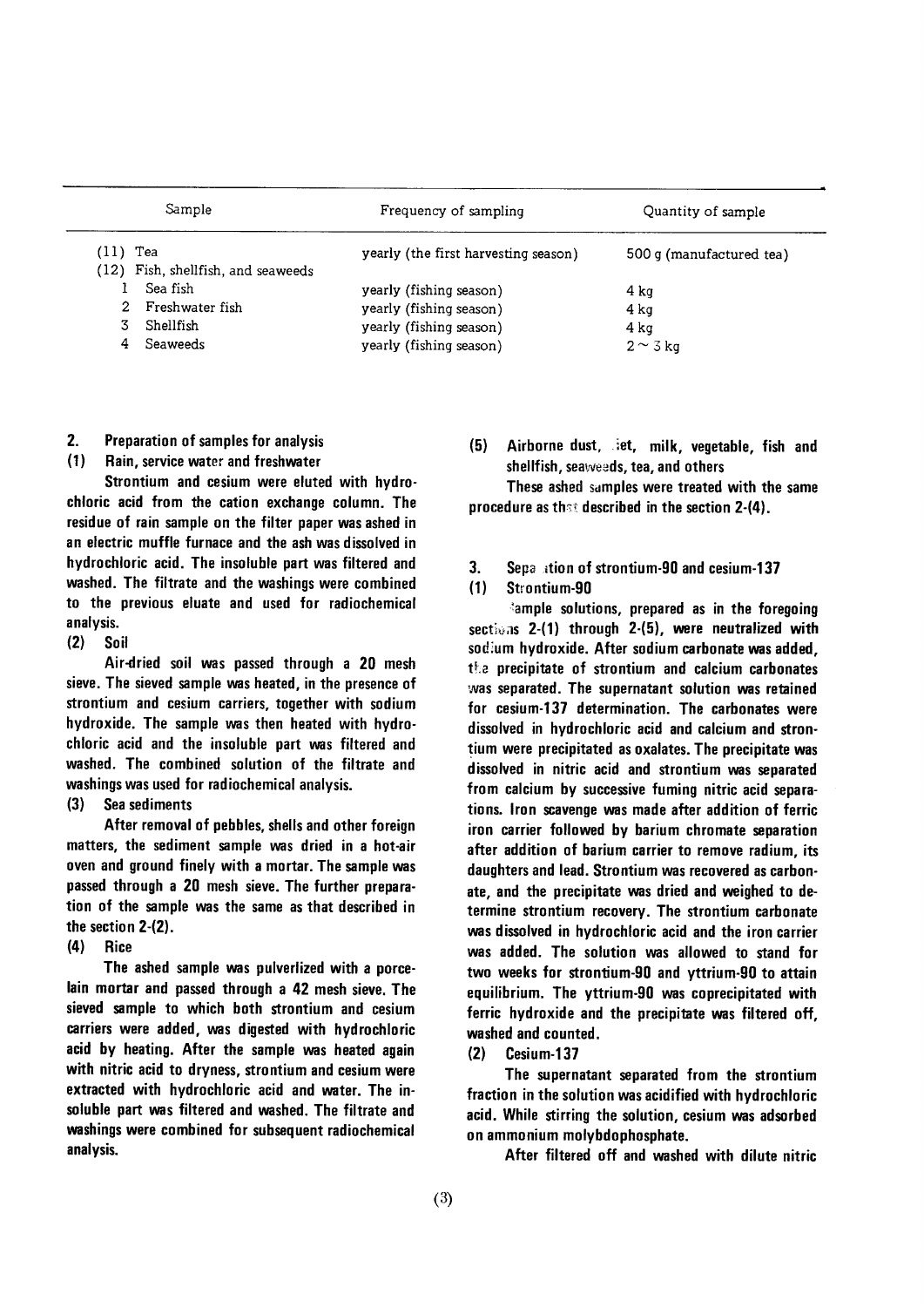acid, the precipitate was dissolved in 2.5N sodium hydroxide solution. Ammonia was removed completely from the solution by boiling. The solution was adjusted to pH 8.2 with hydrochloric acid and allowed to cool. Molybdenum hydroxide which came out in the solution, was filtered off and washed with water. In such circumstance that ontamination by rubidium-87 was not negligible for the measurement of cesium-137, the following ion-exchange procedure was applied. A fixed amount of ferric chloride solution was added to the solution dissolved with 2.5N sodium hydroxide. Ammonia and molybdenum hydroxide were removed as described above. Ethylenediaminetetraaceticacid tetrasodium salt was added to the filtrate and washing. Cesium and rubidium were adsorbed on a cation exchange resin. Cesium was separated from rubidium by eluting with hydrochloric acid.

To this eluate or the filtrate and washings after removing molybdenum hydroxide, chloroplatinic acid solution was added to precipitate cesium. The precipitate was filtered onto a tared paper in a demountable filter and washed with water and then ethanol. After fixing the filter paper on a tared planchette and drying it, the chemical yield of cesium was determined by weighing the precipitate with the planchette. Radioactivity from cesium-137 was measured for this precipitate.

Determination of stable strontium, calcium and 4. potassium

A weighed amount of soil or sea sediment was treated under heating with sodium hydroxide and then with hydrochloric acid for extraction. A weighed aliquot of ashed samples of total diet, vegetables, milk, fish, shellfish or seeweeds was digested using hydrochloric acid or nitric acid, hydrofluoric acid being used when necessary. The extract was made up to an appropriate volume with dilute hydrochloric acid. The sample solution was analyzed for calcium by titration with standard potassium permanganate solution after separating calcium as oxalate. Atomic absorption spectroscopy was applied when appropriate. Stable strontium and potassium were determined by atomic absorption and flame emission spectrometry, respectively.

#### 5. Conting

After the radiochemical separation, the mounted precipitates were counted for activity using low background beta counters normally for 60 min. Net sample counting rates were corrected for counter efficiency, recovery, self-absorption and decay to obtain the content of strontium-90 and cesium-137 radioactivity per sample aliquot. From the results, concentrations of these nuclides in the original samples were calculated.

#### 6. **Result**

(1) Strontium-90 and Cesium-137 in Rain and dry fallout

#### (from Jan. 1979 to Jun. 1979)

 $-$  continued from No. 50 of this publication  $-$ 

| Location           | Duration<br>(Days) | Precipitation<br>(mm) | $^{90}$ Sr<br>(mCi/Km <sup>2</sup> ) | $137C_S$<br>(mCi/Km <sup>2</sup> ) |
|--------------------|--------------------|-----------------------|--------------------------------------|------------------------------------|
| January, 1979      |                    |                       |                                      |                                    |
| Sapporo, HOKKAIDO  | 37                 | 140.0                 | $0.031 \pm 0.0016$                   | $0.053 \pm 0.001$                  |
| Aomori, AOMORI     | 28                 | 97.5                  | $0.041 \pm 0.0018$                   | $0.058 \pm 0.001$                  |
| Sendai, MIYAGI     | 25                 | 87.6                  | $0.009 \pm 0.0009$                   | $0.018 \pm 0.001$                  |
| Akita, AKITA       | 27                 | 95.44                 | $0.028 \pm 0.0016$                   | $0.053 \pm 0.001$                  |
| Yamaqata, YAMAGATA | 35                 | 48.19                 | $0.020 \pm 0.0013$                   | $0.031 \pm 0.001$                  |

#### Table 1: Strontium-90 and Cesium-137 in Rain and dry fallout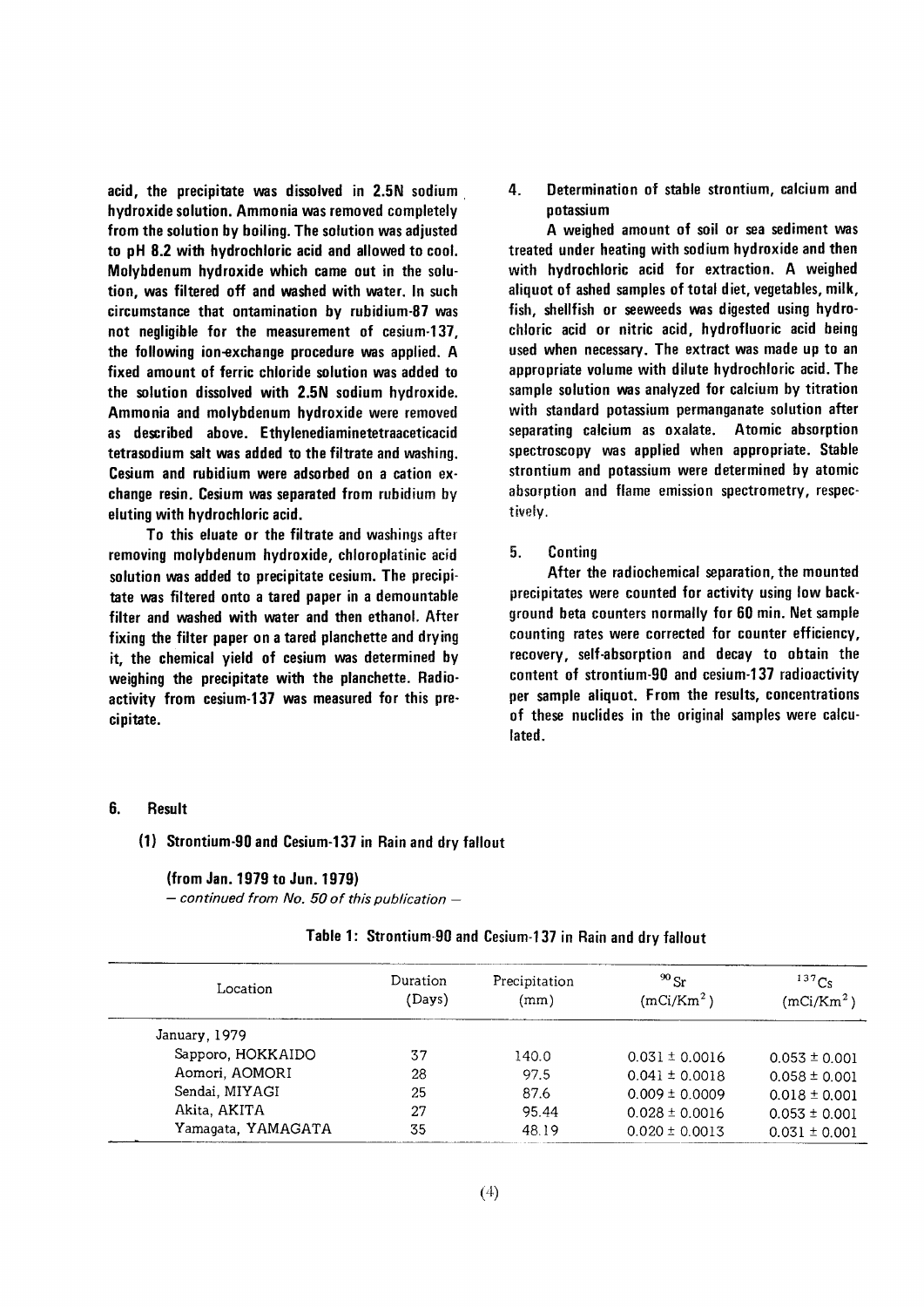|                                     | Duration | Precipitation | $90$ Sr                                  | $137C_S$               |
|-------------------------------------|----------|---------------|------------------------------------------|------------------------|
| Location                            | (Days)   | (mm)          | (mCi/Km <sup>2</sup> )                   | (mCi/Km <sup>2</sup> ) |
| Ohkuma, FUKUSHIMA                   | 29       | 8.0           | $0.007 \pm 0.0009$                       | $0.007 \pm 0.000$      |
| Mito, IBARAGI                       | 28       | 62.0          | $0.008 \pm 0.0008$                       | $0.016 \pm 0.001$      |
| Shinjuku, TOKYO                     | 31       | 66.5          | $0.009 \pm 0.0011$                       | $0.018 \pm 0.001$      |
| Yokohama, KANAGAWA                  | 29       | 28.8          | $0.009 \pm 0.0010$                       | $0.019 \pm 0.001$      |
| Niigata, NIIGATA                    | 28       | 115.80        | $0.039 \pm 0.0016$                       | $0.065 \pm 0.002$      |
|                                     |          |               |                                          |                        |
| Kanazawa, ISHIKAWA                  | 29       | 194.5         | $0.090 \pm 0.0025$                       | $0.14 \pm 0.003$       |
| Fukui, FUKUI                        | 28       | 245.8         | $0.070 \pm 0.0026$                       | $0.13 \pm 0.003$       |
| Nagano, NAGANO                      | 29       | 16.0          | $0.007 \pm 0.0010$                       | $0.010 \pm 0.000$      |
| Shizuoka, SHIZUOKA                  | 27       | 67.0          | $0.010 \pm 0.0010$                       | $0.020 \pm 0.001$      |
| Nagoya, AICHI                       | 29       | 72.2          | $0.008 \pm 0.0009$                       | $0.013 \pm 0.001$      |
| Kyoto, KYOTO                        | 27       | 66.7          | $0.012 \pm 0.0011$                       | $0.017 \pm 0.001$      |
| Osaka, OSAKA                        | 32       | 54            | $0.009 \pm 0.0009$                       | $0.011 \pm 0.001$      |
| Kobe, HYOGO                         | 29       | 46.4          | $0.009 \pm 0.0011$                       | $0.013 \pm 0.001$      |
| Tottori, TOTTORI                    | 28       | 102.50        | $0.041 \pm 0.0017$                       | $0.059 \pm 0.001$      |
| Matsue, SHIMANE                     | 32       | 96.5          | $0.043 \pm 0.0018$                       | $0.073 \pm 0.002$      |
|                                     |          |               |                                          |                        |
| Okayama, OKAYAMA                    | 27       | 54.7          | $0.007 \pm 0.0009$                       | $0.012 \pm 0.001$      |
| Yamaguchi, YAMAGUCHI                | 30       | 57.5          | $0.017 \pm 0.0012$                       | $0.025 \pm 0.001$      |
| Matsuyama, EHIME                    | 36       | 74.5          | $0.021 \pm 0.0014$                       | $0.033 \pm 0.001$      |
| Kochi, KOCHI                        | 27       | 91.1          | $0.016 \pm 0.0012$                       | $0.016 \pm 0.001$      |
| Dazaifu, FUKUOKA                    | 27       | 42.6          | $0.014 \pm 0.0012$                       | $0.020 \pm 0.001$      |
| Saga, SAGA                          | 34       | 54.5          | $0.011 \pm 0.0011$                       | $-0.017 \pm 0.001$     |
| Nagasaki, NAGASAKI                  | 28       | 98.0          | $0.025 \pm 0.0015$                       | $0.036 \pm 0.001$      |
| Kagoshima, KAGOSHIMA                | 29       | 121.4         | $0.014 \pm 0.0012$                       | $0.019 \pm 0.001$      |
| Naha, OKINAWA                       | 27       | 109.5         | $0.008 \pm 0.0010$                       | $0.012 \pm 0.001$      |
|                                     |          |               |                                          |                        |
| February, 1979<br>Sapporo, HOKKAIDO |          |               |                                          |                        |
| Aomori, AOMORI                      | 29<br>29 | 72.5          | $0.023 \pm 0.0014$<br>$0.023 \pm 0.0014$ | $0.033 \pm 0.001$      |
| Sendai, MIYAGI                      | 29       | 27.1<br>134.7 | $0.016 \pm 0.0011$                       | $0.048 \pm 0.001$      |
| Akita, AKITA                        |          |               |                                          | $0.024 \pm 0.001$      |
|                                     | 29       | 90.71         | $0.035 \pm 0.0019$                       | $0.049 \pm 0.001$      |
| Yamagata, YAMAGATA                  | 28       | 78.04         | $0.021 \pm 0.0013$                       | $0.028 \pm 0.001$      |
| Ohkuma, FUKUSHIMA                   | 29       | 166.6         | $0.019 \pm 0.0014$                       | $0.032 \pm 0.001$      |
| Mito, IBARAGI                       | 29       | 81.5          | $0.019 \pm 0.0013$                       | $0.032 \pm 0.001$      |
| Shinjuku, TOKYO                     | 28       | 26.9          | $0.022 \pm 0.0014$                       | $0.038 \pm 0.001$      |
| Yokohama, KANAGAWA                  | 28       | 90.4          | $0.022 \pm 0.0014$                       | $0.037 \pm 0.001$      |
| Niigata, NIIGATA                    | 29       | 111.64        | $0.053 \pm 0.0018$                       | $0.076 \pm 0.002$      |
| Kanazawa, ISHIKAWA                  | 29       | 253.5         | $0.12 \pm 0.003$                         | $0.19 \pm 0.003$       |
| Fukui, FUKUI                        | 29       | 232.8         | $0.16 \pm 0.004$                         | $0.22 \pm 0.004$       |
| Nagano, NAGANO                      | 29       | 10.0          | $0.007 \pm 0.0009$                       | $0.011 \pm 0.000$      |
| Shizuoka, SHIZUOKA                  | 28       | 140.0         | $0.028 \pm 0.0014$                       | $0.041 \pm 0.001$      |
| Nagoya, AICHI                       | 29       | 130.7         | $0.024 \pm 0.0013$                       | $0.039 \pm 0.001$      |
|                                     |          |               |                                          |                        |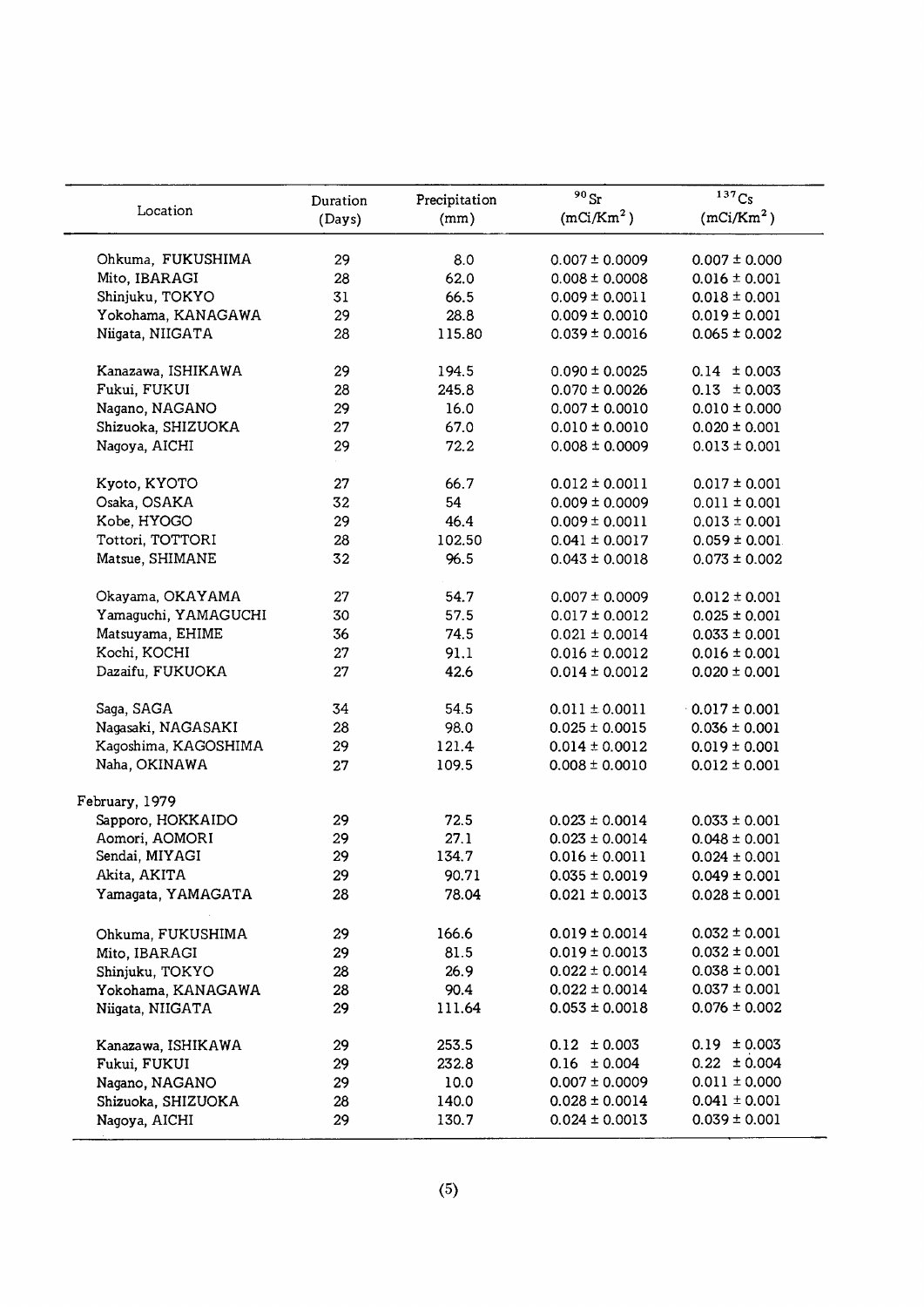| Location             | Duration<br>(Days) | Precipitation<br>(mm) | $90$ Sr<br>(mCi/Km <sup>2</sup> ) | 137C <sub>S</sub><br>(mCi/Km <sup>2</sup> ) |
|----------------------|--------------------|-----------------------|-----------------------------------|---------------------------------------------|
|                      |                    |                       |                                   |                                             |
| Kyoto, KYOTO         | 28                 | 79.0                  | $0.024 \pm 0.0014$                | $0.036 \pm 0.001$                           |
| Osaka, OSAKA         | 28                 | 70.78                 | $0.014 \pm 0.0013$                | $0.027 \pm 0.001$                           |
| Kobe, HYOGO          | 28                 | 81.0                  | $0.022 \pm 0.0014$                | $0.038 \pm 0.001$                           |
| Wakayama, WAKAYAMA   | 27                 | 71.5                  | $0.026 \pm 0.0014$                | $0.030 \pm 0.001$                           |
| Tottori, TOTTORI     | 31                 | 149.5                 | $0.055 \pm 0.0021$                | $0.089 \pm 0.002$                           |
| Matsue, SHIMANE      | 31                 | 116.6                 | $0.063 \pm 0.0019$                | $0.10 \pm 0.002$                            |
| Okayama, OKAYAMA     | 28                 | 104.4                 | $0.010 \pm 0.0014$                | $0.023 \pm 0.001$                           |
| Yamaguchi, YAMAGUCHI | 29                 | 120.5                 | $0.047 \pm 0.0020$                | $0.076 \pm 0.002$                           |
| Matsuyama, EHIME     | 29                 | 88.5                  | $0.022 \pm 0.0013$                | $0.032 \pm 0.001$                           |
| Kochi, KOCHI         | 27                 | 158.4                 | $0.037 \pm 0.0016$                | $0.062 \pm 0.001$                           |
| Dazaifu, FUKUOKA     | 28                 | 112.0                 | $0.037 \pm 0.0018$                | $0.054 \pm 0.001$                           |
| Saga, SAGA           | 27                 | 99.3                  | $0.035 \pm 0.0016$                | $0.054 \pm 0.001$                           |
| Nagasaki, NAGASAKI   | 28                 | 148.5                 | $0.051 \pm 0.0021$                | $0.068 \pm 0.002$                           |
| Kagoshima, KAGOSHIMA | 28                 | 38.2                  | $0.017 \pm 0.0014$                | $0.028 \pm 0.001$                           |
| Yonagusuku, OKINAWA  | 29                 | 119.5                 | $0.032 \pm 0.0017$                | $0.049 \pm 0.001$                           |
| March, 1979          |                    |                       |                                   |                                             |
| Sapporo, HOKKAIDO    | 33                 | 110.5                 | $0.041 \pm 0.0018$                | $0.061 \pm 0.0018$                          |
| Aomori, AOMORI       | 32                 | 70.1                  | $0.040 \pm 0.0023$                | $0.049 \pm 0.0017$                          |
| Sendai, MIYAGI       | 34                 | 42.2                  | $0.031 \pm 0.0015$                | $0.042 \pm 0.0016$                          |
| Akita, AKITA         | 33                 | 89.58                 | $0.045 \pm 0.0017$                | $0.071 \pm 0.0021$                          |
| Yamagata, YAMAGATA   | 30                 | 26.34                 | $0.016 \pm 0.0012$                | $0.026 \pm 0.0014$                          |
| Ohkuma, FUKUSHIMA    | 33                 | 49.0                  | $0.026 \pm 0.0015$                | $0.041 \pm 0.0016$                          |
| Mito, IBARAGI        | 33                 | 56.0                  | $0.026 \pm 0.0013$                | $0.039 \pm 0.0016$                          |
| Shinjuku, TOKYO      | 31                 | 89.2                  | $0.038 \pm 0.0015$                | $0.059 \pm 0.0020$                          |
| Yokohama, KANAGAWA   | 31                 | 91.7                  | $0.037 \pm 0.0017$                | $0.056 \pm 0.0018$                          |
| Niigata, NIIGATA     | 33                 | 57.66                 | $0.046 \pm 0.0016$                | $0.075 \pm 0.0021$                          |
| Kanazawa, ISHIKAWA   | 33                 | 83.0                  | $0.045 \pm 0.0019$                | $0.079 \pm 0.0025$                          |
| Fukui, FUKUI         | 33                 | 97.2                  | $0.039 \pm 0.0018$                | $0.071 \pm 0.0021$                          |
| Nagano, NAGANO       | 33                 | 41.5                  | $0.011 \pm 0.0010$                | $0.014 \pm 0.0010$                          |
| Shizuoka, SHIZUOKA   | 33                 | 289.0                 | $0.095 \pm 0.0031$                | $0.14 \pm 0.003$                            |
| Nagoya, AICHI        | 34                 | 144.1                 | $0.044 \pm 0.0018$                | $0.059 \pm 0.0018$                          |
| Kyoto, KYOTO         | 30                 | 80.1                  | $0.023 \pm 0.0014$                | $0.035 \pm 0.0016$                          |
| Osaka, OSAKA         | 30                 | 106                   | $0.017 \pm 0.0012$                | $0.027 \pm 0.0013$                          |
| Kobe, HYOGO          | 31                 | 86.4                  | $0.023 \pm 0.0013$                | $0.030 \pm 0.0014$                          |
| Wakayama, WAKAYAMA   | 31                 | 124.0                 | $0.020 \pm 0.0014$                | $0.038 \pm 0.0016$                          |
| Tottori, TOTTORI     | 33                 | 46.0                  | $0.048 \pm 0.0019$                | $0.073 \pm 0.0021$                          |
| Matsue, SHIMANE      | 31                 | 106.7                 | $0.046 \pm 0.0018$                | $0.076 \pm 0.0021$                          |
| Okayama, OKAYAMA     | 32                 | 96.0                  | $0.018 \pm 0.0012$                | $0.025 \pm 0.0013$                          |
| Hiroshima, HIROSHIMA | 32                 | 151.6                 | $0.029 \pm 0.0015$                | $0.041 \pm 0.0016$                          |
| Yamaguchi, YAMAGUCHI | 31                 | 200.5                 | $0.044 \pm 0.0019$                | $0.058 \pm 0.0018$                          |
| Matsuyama, EHIME     | 30                 | 102.0                 | $0.019 \pm 0.0012$                | $0.026 \pm 0.0013$                          |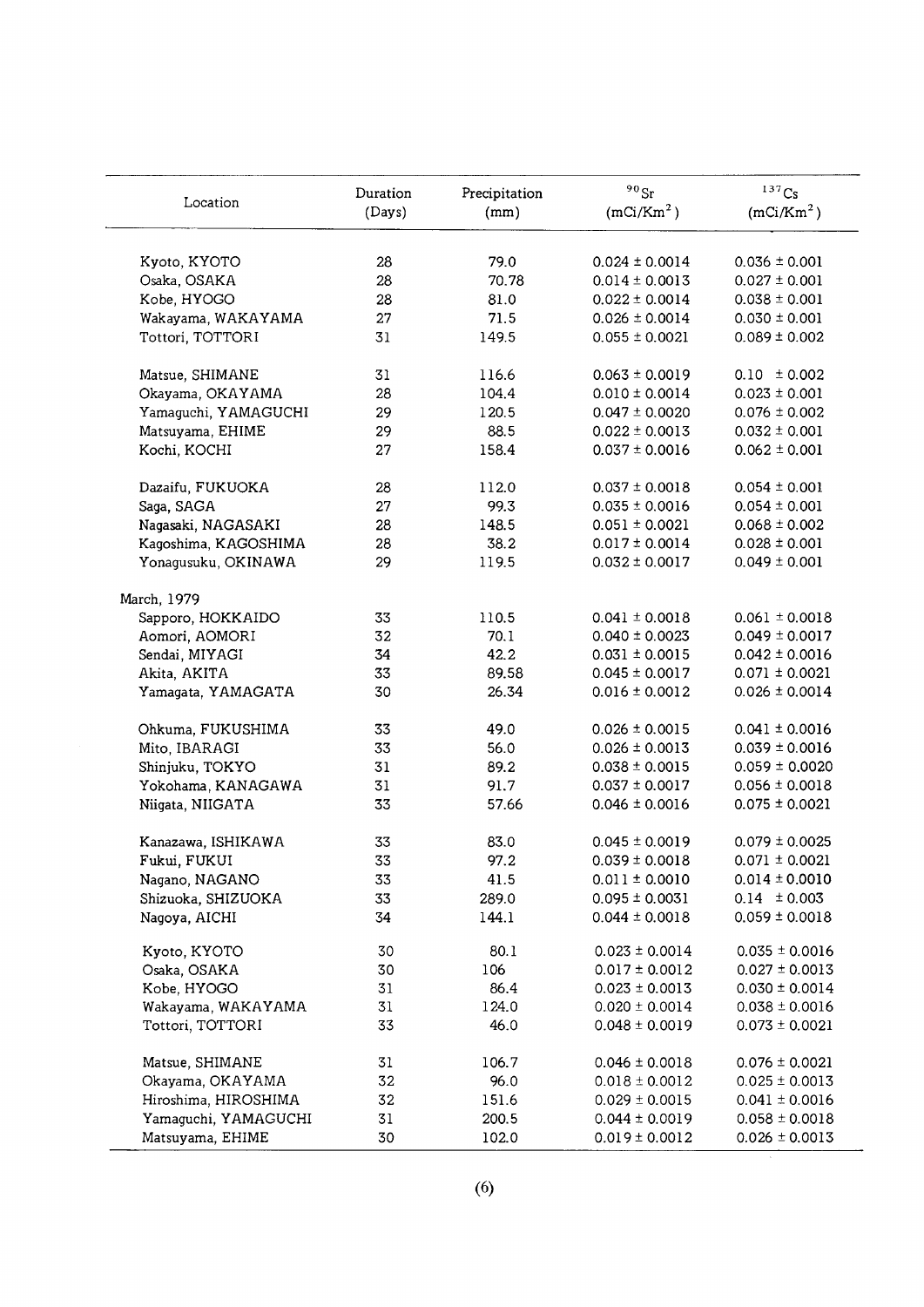|                      | Duration | Precipitation | $\rm ^{90}Sr$          | $137C_S$               |
|----------------------|----------|---------------|------------------------|------------------------|
| Location             | (Days)   | (mm)          | (mCi/Km <sup>2</sup> ) | (mCi/Km <sup>2</sup> ) |
|                      |          |               |                        |                        |
| Kochi, KOCHI         | 31       | 279.8         | $0.090 \pm 0.0025$     | $0.12 \pm 0.003$       |
| Dazaifu, FUKUOKA     | 31       | 158.9         | $0.037 \pm 0.0016$     | $0.055 \pm 0.0019$     |
| Saga, SAGA           | 27       | 183.2         | $0.038 \pm 0.0018$     | $0.053 \pm 0.0018$     |
| Nagasaki, NAGASAKI   | 33       | 198.0         | $0.036 \pm 0.0015$     | $0.057 \pm 0.0019$     |
| Kagoshima, KAGOSHIMA | 33       | 291           | $0.009 \pm 0.0009$     | $0.011 \pm 0.0010$     |
| Yonagusuku, OKINAWA  | 31       | 180.0         | $0.043 \pm 0.0018$     | $0.074 \pm 0.0020$     |
| April, 1979          |          |               |                        |                        |
| Sapporo, HOKKAIDO    | 30       | 37.0          | $0.022 \pm 0.0013$     | $0.036 \pm 0.0015$     |
| Aomori, AOMORI       | 30       | 67.7          | $0.049 \pm 0.0019$     | $0.077 \pm 0.0021$     |
| Sendai, MIYAGI       | 30       | 127.5         | $0.036 \pm 0.0018$     | $0.052 \pm 0.0018$     |
| Akita, AKITA         | 30       | 158.3         | $0.086 \pm 0.0024$     | $0.13 \pm 0.003$       |
| Yamagata, YAMAGATA   | 31       | 58.5          | $0.043 \pm 0.0017$     | $0.066 \pm 0.0019$     |
|                      |          |               |                        |                        |
| Ohkuma, FUKUSHIMA    | 31       | 96.0          | $0.053 \pm 0.0017$     | $0.078 \pm 0.0021$     |
| Mito, IBARAGI        | 30       | 111.5         | $0.048 \pm 0.0019$     | $0.064 \pm 0.0020$     |
| Shinjuku, TOKYO      | 30       | 114           | $0.040 \pm 0.0018$     | $0.073 \pm 0.0020$     |
| Yokohama, KANAGAWA   | 33       | 96.3          | $0.040 \pm 0.0018$     | $0.066 \pm 0.0019$     |
| Niigata, NIIGATA     | 31       | 91.97         | $0.042 \pm 0.0018$     | $0.066 \pm 0.0020$     |
|                      |          |               |                        |                        |
| Kanazawa, ISHIKAWA   | 30       | 195.5         | $0.052 \pm 0.0019$     | $0.076 \pm 0.0021$     |
| Fukui, FUKUI         | 30       | 136.6         | $0.042 \pm 0.0016$     | $0.068 \pm 0.0020$     |
| Nagano, NAGANO       | 30       | 74.5          | $0.020 \pm 0.0014$     | $0.033 \pm 0.0014$     |
| Shizuoka, SHIZUOKA   | 28       | 218.0         | $0.055 \pm 0.0919$     | $0.091 \pm 0.0023$     |
| Nagoya, AICHI        | 29       | 217           | $0.063 \pm 0.0022$     | $0.087 \pm 0.0022$     |
| Kyoto, KYOTO         | 31       | 163.6         | $0.051 \pm 0.0019$     | $0.083 \pm 0.0025$     |
| Osaka, OSAKA         | 31       | 178           | $0.052 \pm 0.0016$     | $0.075 \pm 0.0020$     |
| Kobe, HYOGO          | 32       | 177.4         | $0.068 \pm 0.0024$     | $0.11 \pm 0.002$       |
| Wakayama, WAKAYAMA   | 28       | 92.5          | $0.038 \pm 0.0016$     | $0.049 \pm 0.0017$     |
| Tottori, TOTTORI     | 28       | 57.25         | $0.033 \pm 0.0016$     | $0.063 \pm 0.0021$     |
|                      |          |               |                        |                        |
| Matsue, SHIMANE      | 32       | 82.4          | $0.042 \pm 0.0018$     | $0.063 \pm 0.0020$     |
| Okayama, OKAYAMA     | 29       | 71.2          | $0.022 \pm 0.0012$     | $0.033 \pm 0.0014$     |
| Yamaguchi, YAMAGUCHI | 30       | 155.0         | $0.044 \pm 0.0018$     | $0.066 \pm 0.0020$     |
| Matsuyama, EHIME     | 33       | 94.5          | $0.037 \pm 0.0016$     | $0.058 \pm 0.0019$     |
| Kochi, KOCHI         | 30       | 283.2         | $0.087 \pm 0.0023$     | $0.13 \pm 0.003$       |
| Dazaifu, FUKUOKA     | 31       | 102.3         | $0.030 \pm 0.0014$     | $0.050 \pm 0.0020$     |
| Saga, SAGA           | 28       | 174.2         | $0.028 \pm 0.0014$     | $0.051 \pm 0.0023$     |
| Nagasaki, NAGASAKI   | 29       | 183.0         | $0.082 \pm 0.0025$     | $0.11 \pm 0.002$       |
| Kagoshima, KAGOSHIMA | 30       | 115.5         | $0.015 \pm 0.0013$     | $0.016 \pm 0.0011$     |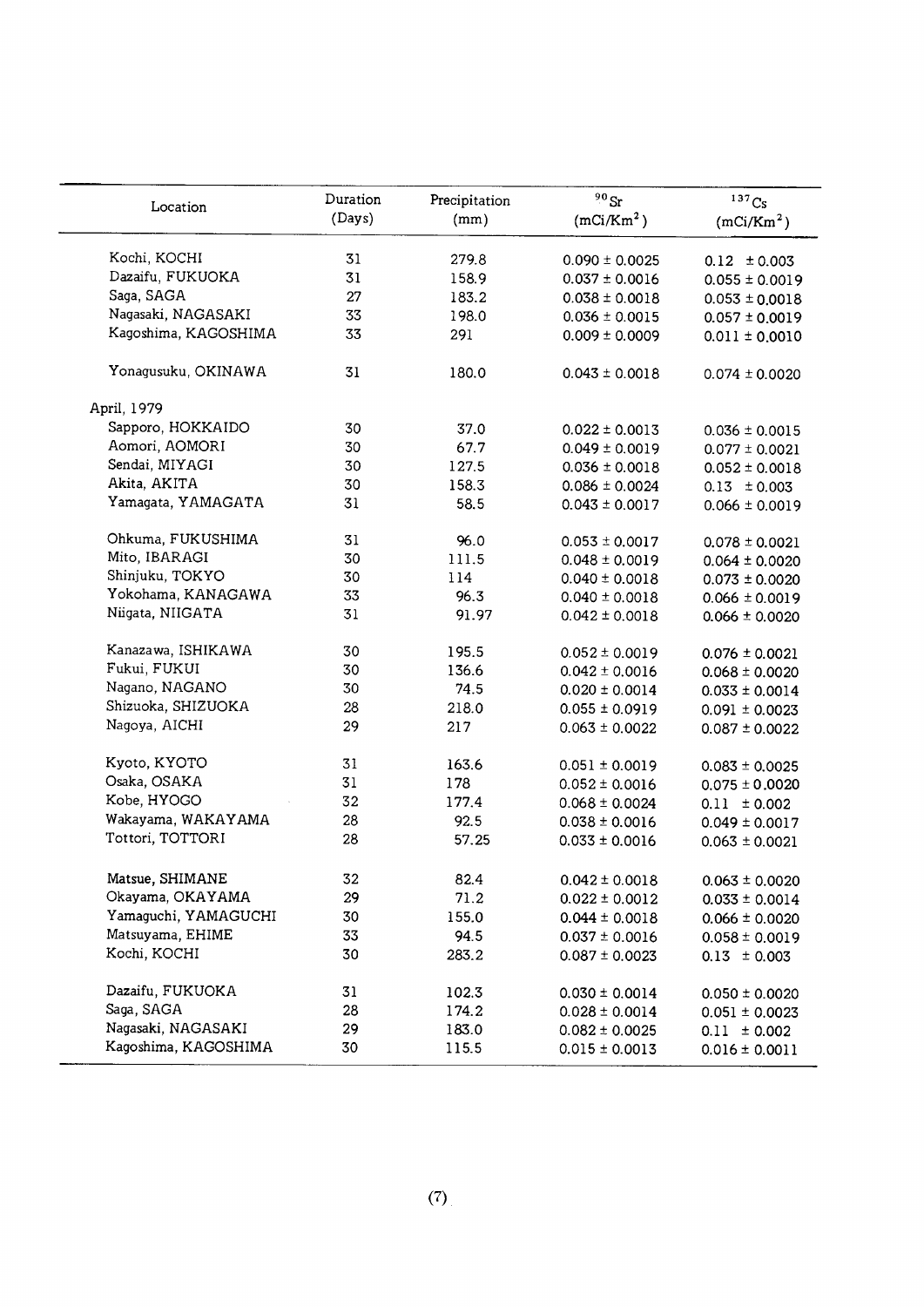| Location             | Duration | Precipitation | $90$ Sr                | $137C_S$               |
|----------------------|----------|---------------|------------------------|------------------------|
|                      | (Days)   | (mm)          | (mCi/Km <sup>2</sup> ) | (mCi/Km <sup>2</sup> ) |
| May, 1979            |          |               |                        |                        |
| Sapporo, HOKKAIDO    | 32       | 38.0          | $0.018 \pm 0.0011$     | $0.030 \pm 0.0014$     |
| Sendai, MIYAGI       | 32       | 132.0         | $0.042 \pm 0.0016$     | $0.065 \pm 0.0024$     |
| Akita, AKITA         | 32       | 84.08         | $0.036 \pm 0.0015$     | $0.052 \pm 0.0017$     |
| Yamagata, YAMAGATA   | 31       | 101.60        | $0.049 \pm 0.0018$     | $0.065 \pm 0.0019$     |
| Ohkuma, FUKUSHIMA    | 32       | 250.0         | $0.057 \pm 0.0019$     | $0.087 \pm 0.0022$     |
| Mito, IBARAGI        | 32       | 223.0         | $0.066 \pm 0.0020$     | $0.10 \pm 0.003$       |
| Shinjuku, TOKYO      | 31       | 210           | $0.051 \pm 0.0022$     | $0.087 \pm 0.0027$     |
| Yokohama, KANAGAWA   | 35       | 140.3         | $0.038 \pm 0.0016$     | $0.068 \pm 0.0021$     |
| Niigata, NIIGATA     | 31       | 56.68         | $0.025 \pm 0.0013$     | $0.039 \pm 0.0019$     |
| Kanazawa, ISHIKAWA   | 35       | 131.5         | $0.072 \pm 0.0023$     | $0.11 \pm 0.002$       |
| Fukui, FUKUI         | 32       | 160.9         | $0.044 \pm 0.0018$     | $0.068 \pm 0.0024$     |
| Nagano, NAGANO       | 32       | 76.5          | $0.038 \pm 0.0017$     | $0.049 \pm 0.0019$     |
| Shizuoka, SHIZUOKA   | 31       | 2220.0        | $0.060 \pm 0.0020$     | $0.090 \pm 0.0022$     |
| Nagoya, AICHI        | 31       | 166.8         | $0.022 \pm 0.0013$     | $0.036 \pm 0.0020$     |
| Kyoto, KYOTO         | 30       | 153.2         | $0.057 \pm 0.0021$     | $0.083 \pm 0.0028$     |
| Osaka, OSAKA         | 31       | 140           | $0.042 \pm 0.0018$     | $0.068 \pm 0.020$      |
| Kobe, HYOGO          | 32       | 99.4          | $0.042 \pm 0.0016$     | $0.058 \pm 0.0018$     |
| Wakayama, WAKAYAMA   | 28       | 190.5         | $0.080 \pm 0.0024$     | $0.12 \pm 0.003$       |
| Tottori, TOTTORI     | 32       | 36.75         | $0.040 \pm 0.0016$     | $0.073 \pm 0.0030$     |
| Okayama, OKAYAMA     | 31       | 84.9          | $0.025 \pm 0.0013$     | $0.049 \pm 0.0018$     |
| Yamaguchi, YAMAGUCHI | 31       | 159.0         | $0.029 \pm 0.0014$     | $0.043 \pm 0.0019$     |
| Matsuyama, EHIME     | 32       | 42.5          | $0.016 \pm 0.0011$     | $0.025 \pm 0.0013$     |
| Kochi, KOCHI         | 31       | 191.8         | $0.030 \pm 0.0014$     | $0.034 \pm 0.0015$     |
| Dazaifu, FUKUOKA     | 30       | 92.2          | $0.011 \pm 0.0009$     | $0.022 \pm 0.0015$     |
| Saga, SAGA           | 30       | 157.5         | $0.013 \pm 0.0010$     | $0.019 \pm 0.0013$     |
| Nagasaki, NAGASAKI   | 31       | 84.5          | $0.013 \pm 0.0010$     | $0.022 \pm 0.0014$     |
| Kagoshima, KAGOSHIMA | 32       | 111           | $0.014 \pm 0.0011$     | $0.035 \pm 0.0015$     |
| Yonagusuku, OKINAWA  | 30       | 209.0         | $0.029 \pm 0.0014$     | $0.050 \pm 0.0022$     |
| June, 1979           |          |               |                        |                        |
| Akita, AKITA         | 31       | 240.03        | $0.075 \pm 0.0023$     | $0.12 \pm 0.003$       |
| Yamagata, YAMAGATA   | 31       | 145.70        | $0.040 \pm 0.0017$     | $0.053 \pm 0.0018$     |
| Ohkuma, FUKUSHIMA    | 32       | 69.0          | $0.029 \pm 0.0015$     | $0.047 \pm 0.0017$     |
| Kanazawa, ISHIKAWA   | 29       | 111.5         | $0.028 \pm 0.0015$     | $0.045 \pm 0.0016$     |
| Shizuoka, SHIZUOKA   | 31       | 144.5         | $0.013 \pm 0.0012$     | $0.025 \pm 0.0013$     |
| Nagoya, AICHI        | 32       | 267           | $0.035 \pm 0.0016$     | $0.057 \pm 0.0018$     |
| Kyoto, KYOTO         | 32       | 292.9         | $0.023 \pm 0.0015$     | $0.035 \pm 0.0015$     |
| Kobe, HYOGO          | 32       | 189.7         | $0.023 \pm 0.0013$     | $0.040 \pm 0.0016$     |
| Kagoshima, KAGOSHIMA | 31       | 385           | $0.006 \pm 0.0008$     | $0.016 \pm 0.0011$     |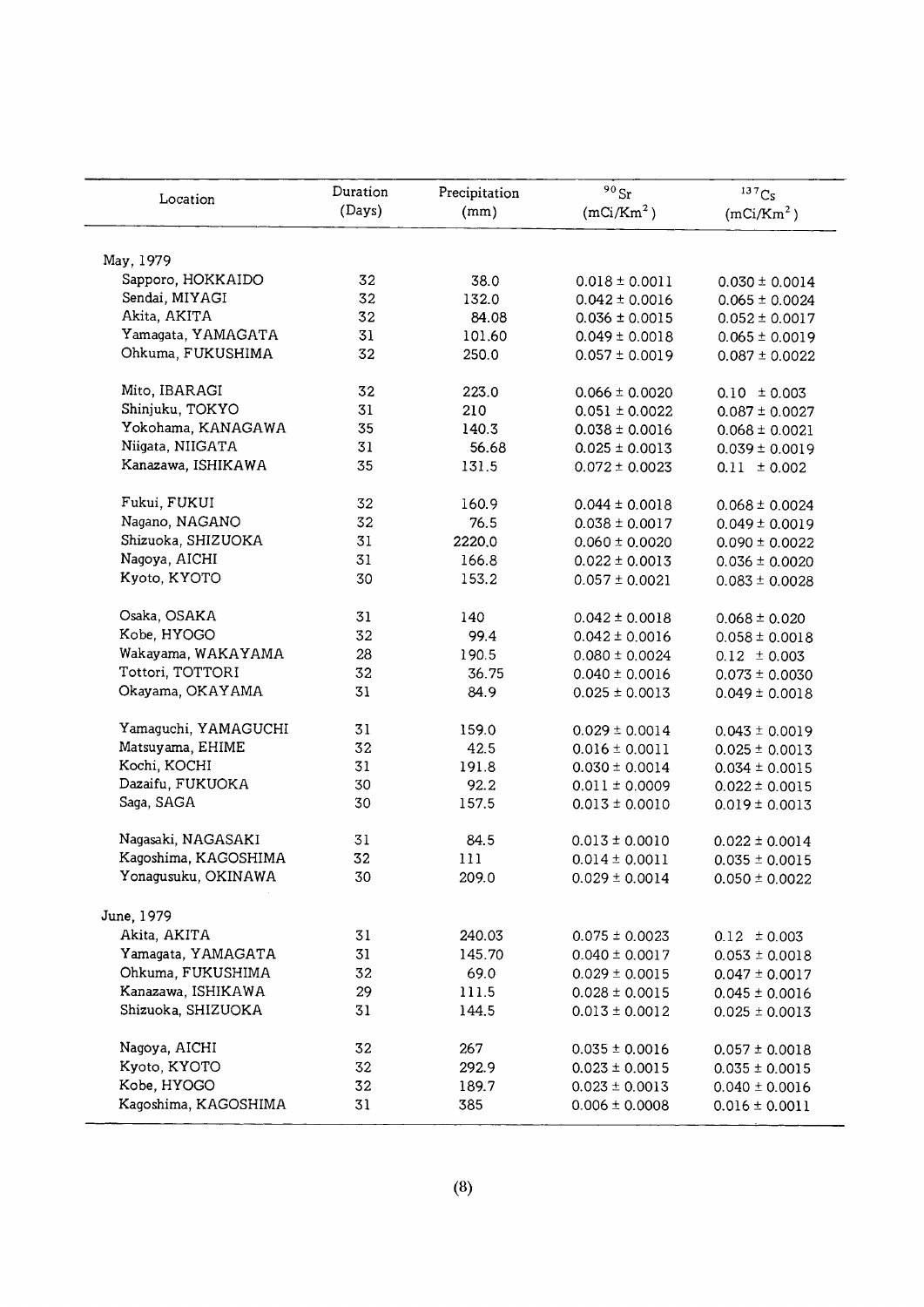

 $(9)$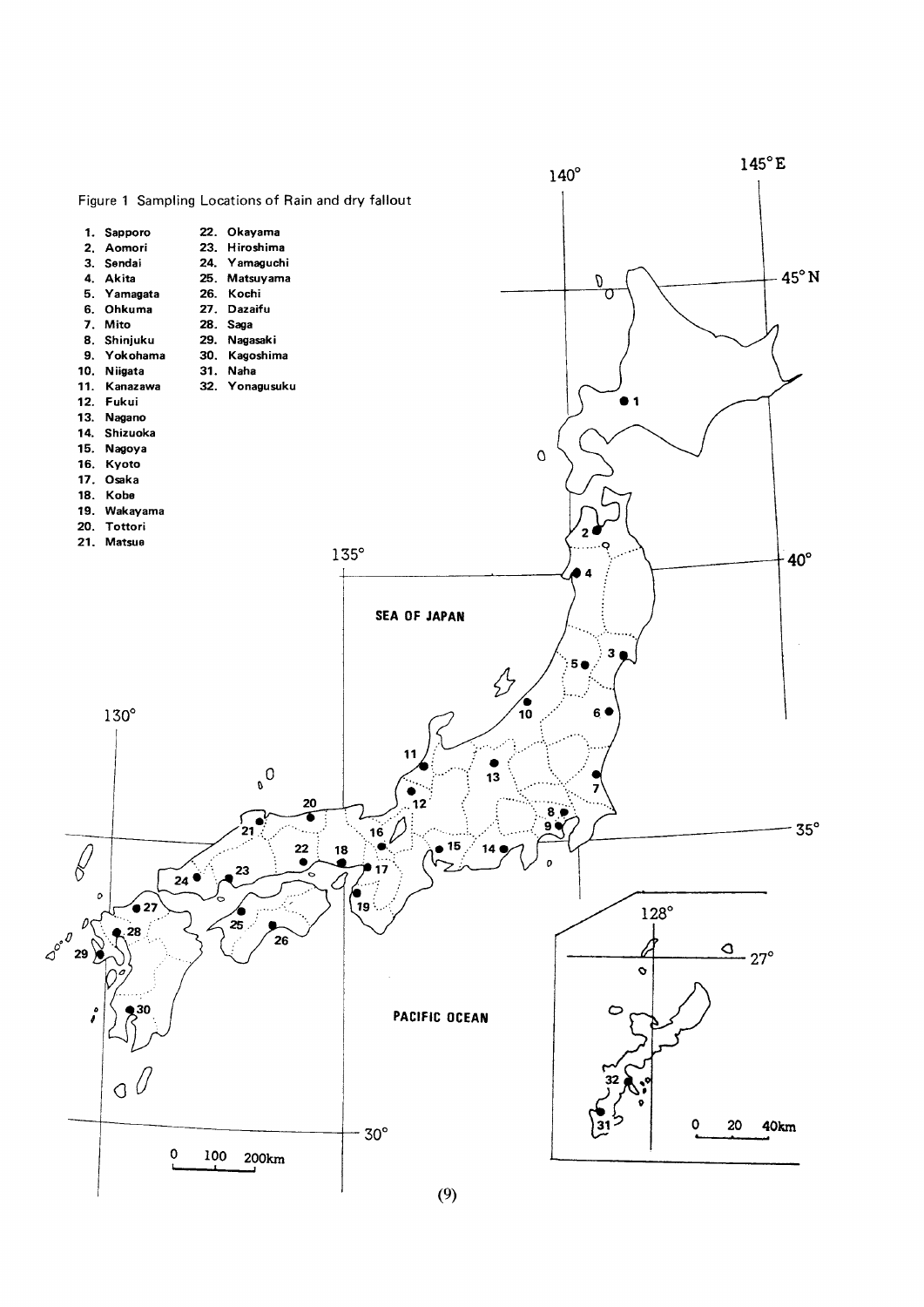## (2) Strontium-90 and Cesium-137 Airborne dust (from Oct. 1978 to June 1979)

- Continued from No. 50 of this publication -

|  | Table 2: Strontium-90 and Cesium-137 in Airborne dust |  |  |  |
|--|-------------------------------------------------------|--|--|--|
|  |                                                       |  |  |  |

| Location               | Sampling<br>period | Absorption<br>volume $(m^3)$ | $^{90}\rm{Sr}$<br>$(10^{-3} \text{pCi/m}^3)$ | 137C <sub>S</sub><br>$(10^{-3} \,\mathrm{pCi/m^3})$ |
|------------------------|--------------------|------------------------------|----------------------------------------------|-----------------------------------------------------|
| Oct. $\sim$ Nov. 1978  |                    |                              |                                              |                                                     |
| Shizuoka, SHIZUOKA     | $10 - 11$          | 10,488                       | $0.4 \pm 0.05$                               | $0.5 \pm 0.03$                                      |
| Oct. $\sim$ Dec., 1978 |                    |                              |                                              |                                                     |
| Mito, IBARAGI          | $10 \sim 12$       | 11,023                       | $0.4 \pm 0.06$                               | $0.4 \pm 0.03$                                      |
| Niigata, NIIGATA       | $10 - 12$          | 13,996.6                     | $0.5 \pm 0.04$                               | $0.8 \pm 0.04$                                      |
| Fukui, FUKUI           | $10 \sim 12$       | 22,100                       | $0.6 \pm 0.03$                               | $1.1 \pm 0.03$                                      |
| Tottori, TOTTORI       | $10 \sim 12$       | 11,803                       | $0.5 \pm 0.06$                               | $0.7 \pm 0.04$                                      |
| Hiroshima, HIROSHIMA   | $10 \sim 12$       | 10,800                       | $0.1 \pm 0.04$                               | $0.2 \pm 0.02$                                      |
| Osaka, OSAKA           | $10 \sim 12$       | 9,072                        | $0.4 \pm 0.06$                               | $0.6 \pm 0.04$                                      |
| Nov. $\sim$ Dec., 1978 |                    |                              |                                              |                                                     |
| Ohkuma, FUKUSHIMA      | $11 \sim 12$       | 12,735                       | $0.3 \pm 0.04$                               | $0.7 \pm 0.03$                                      |
| Nagasaki, NAGASAKI     | $11 \sim 12$       | 13,259                       | $0.5 \pm 0.04$                               | $0.7 \pm 0.03$                                      |
| December, 1978         |                    |                              |                                              |                                                     |
| Shizuoka, SHIZUOKA     | $12 \overline{ }$  | 10,350                       | $0.3 \pm 0.05$                               | $0.4 \pm 0.03$                                      |
| Jan. $\sim$ Mar., 1979 |                    |                              |                                              |                                                     |
| Mito, IBARAGI          | $1 \sim 3$         | 10,379                       | $0.2 \pm 0.04$                               | $0.3 \pm 0.03$                                      |
| Niigata, NIIGATA       | $1 \sim 3$         | 12,699.4                     | $0.6 \pm 0.06$                               | $1.1 \pm 0.04$                                      |
| Fukui, FUKUI           | $1 \sim 3$         | 18,324                       | $1.0 \pm 0.05$                               | $1.7 \pm 0.04$                                      |
| Nagoya, AICHI          | $1 \sim 3$         | 10,740                       | $0.7 \pm 0.06$                               | $1.0 \pm 0.05$                                      |
| Osaka, OSAKA           | $1 \sim 3$         | 7,776                        | $0.5 \pm 0.05$                               | $0.7 \pm 0.05$                                      |
| Tottori, TOTTORI       | $1 \sim 3$         | 11,074.8                     | $0.9 \pm 0.05$                               | $1.3 \pm 0.05$                                      |
| Hiroshima, HIROSHIMA   | $1 \sim 3$         | 10,800                       | $0.1 \pm 0.03$                               | $0.1 \pm 0.03$                                      |
| Nagasaki, NAGASAKI     | $1 \sim 3$         | 8,161                        | $0.9 \pm 0.07$                               | $1.5 \pm 0.06$                                      |
| Jan. $\sim$ Feb., 1979 |                    |                              |                                              |                                                     |
| Shizuoka, SHIZUOKA     | $1 \sim 2$         | 12,062                       | $0.4 \pm 0.05$                               | $0.6 \pm 0.03$                                      |
| Feb. $\sim$ Mar., 1979 |                    |                              |                                              |                                                     |
| Ohkuma, FUKUSHIMA      | $2 \sim 3$         | 12,034                       | $0.4 \pm 0.04$                               | $0.6 \pm 0.04$                                      |
| March, 1979            |                    |                              |                                              |                                                     |
| Shizuoka, SHIZUOKA     | 3                  | 11,411                       | $0.6 \pm 0.04$                               | $0.9 \pm 0.04$                                      |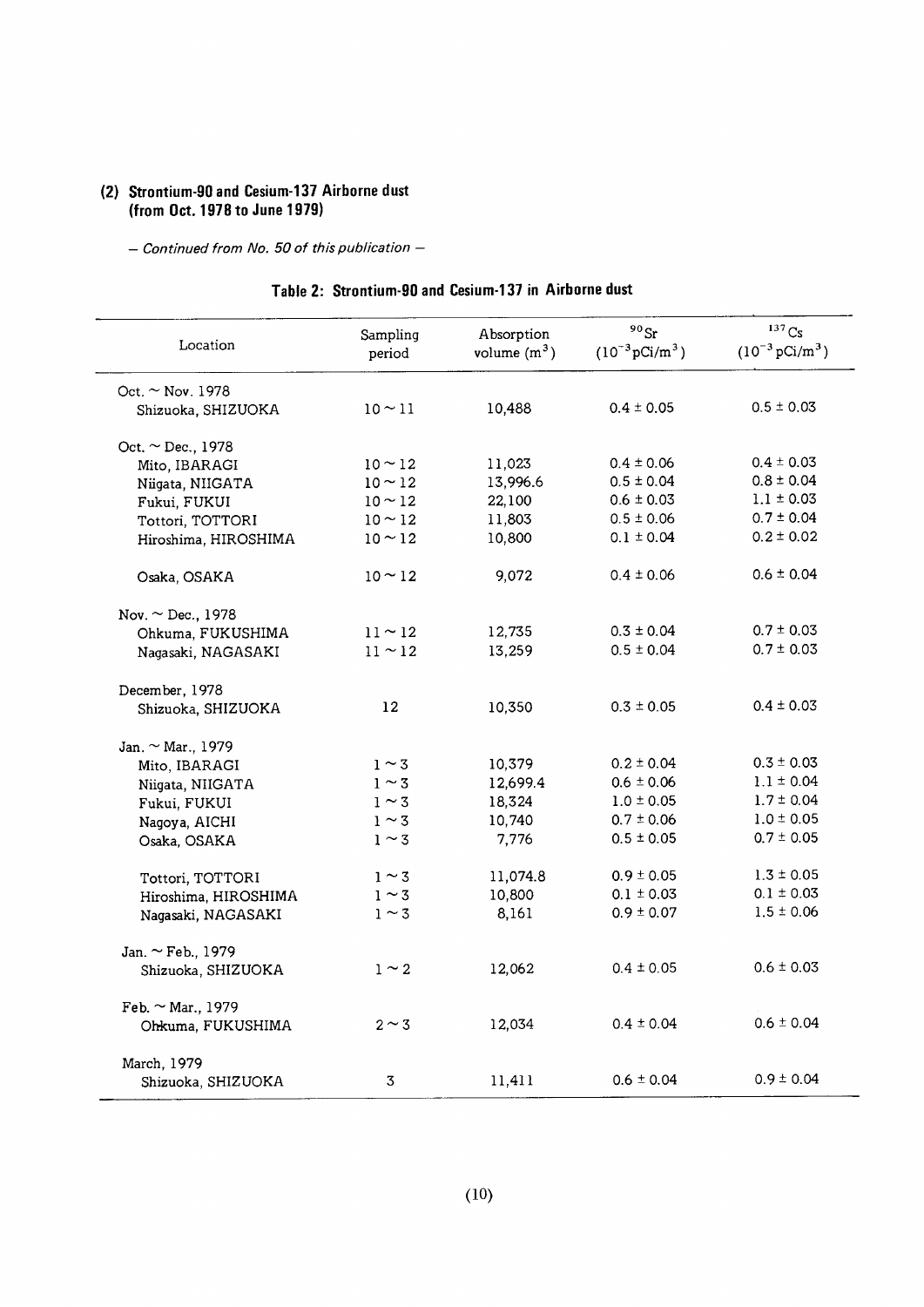| Location                | Sampling<br>period | Absorption<br>volume $(m^3)$ | $90$ Sr<br>$(10^{-3} \,\mathrm{pCi/m^3})$ | $^{137}Cs$<br>$(10^{-3} \,\mathrm{pCi/m^3})$ |
|-------------------------|--------------------|------------------------------|-------------------------------------------|----------------------------------------------|
| April $\sim$ June, 1979 |                    |                              |                                           |                                              |
| Mito, IBARAGI           | $4 \sim 6$         | 10.368                       | $0.4 \pm 0.04$                            | $0.5 \pm 0.03$                               |
| Niigata, NIIGATA        | $4 \sim 6$         | 10,888.4                     | $1.1 \pm 0.06$                            | $1.6 \pm 0.05$                               |
| Fukui, FUKUI            | $4 \sim 6$         | 19,249                       | $1.2 \pm 0.05$                            | $1.9 \pm 0.04$                               |
| Nagoya, AICHI           | $4 \sim 6$         | 11.919                       | $0.7 \pm 0.05$                            | $1.0 \pm 0.04$                               |
| Osaka, OSAKA            | $4 \sim 6$         | 7.776                        | $0.5 \pm 0.06$                            | $0.8 \pm 0.05$                               |
| Tottori. TOTTORI        | $4 \sim 6$         | 12.577                       | $0.9 \pm 0.05$                            | $1.3 \pm 0.05$                               |
| Hiroshima, HIROSHIMA    | $4 \sim 6$         | 10,800                       | $0.2 \pm 0.03$                            | $0.3 \pm 0.03$                               |
| Nagasaki, NAGASAKI      | $4 \sim 6$         | 9.005                        | $1.3 \pm 0.07$                            | $1.9 \pm 0.06$                               |

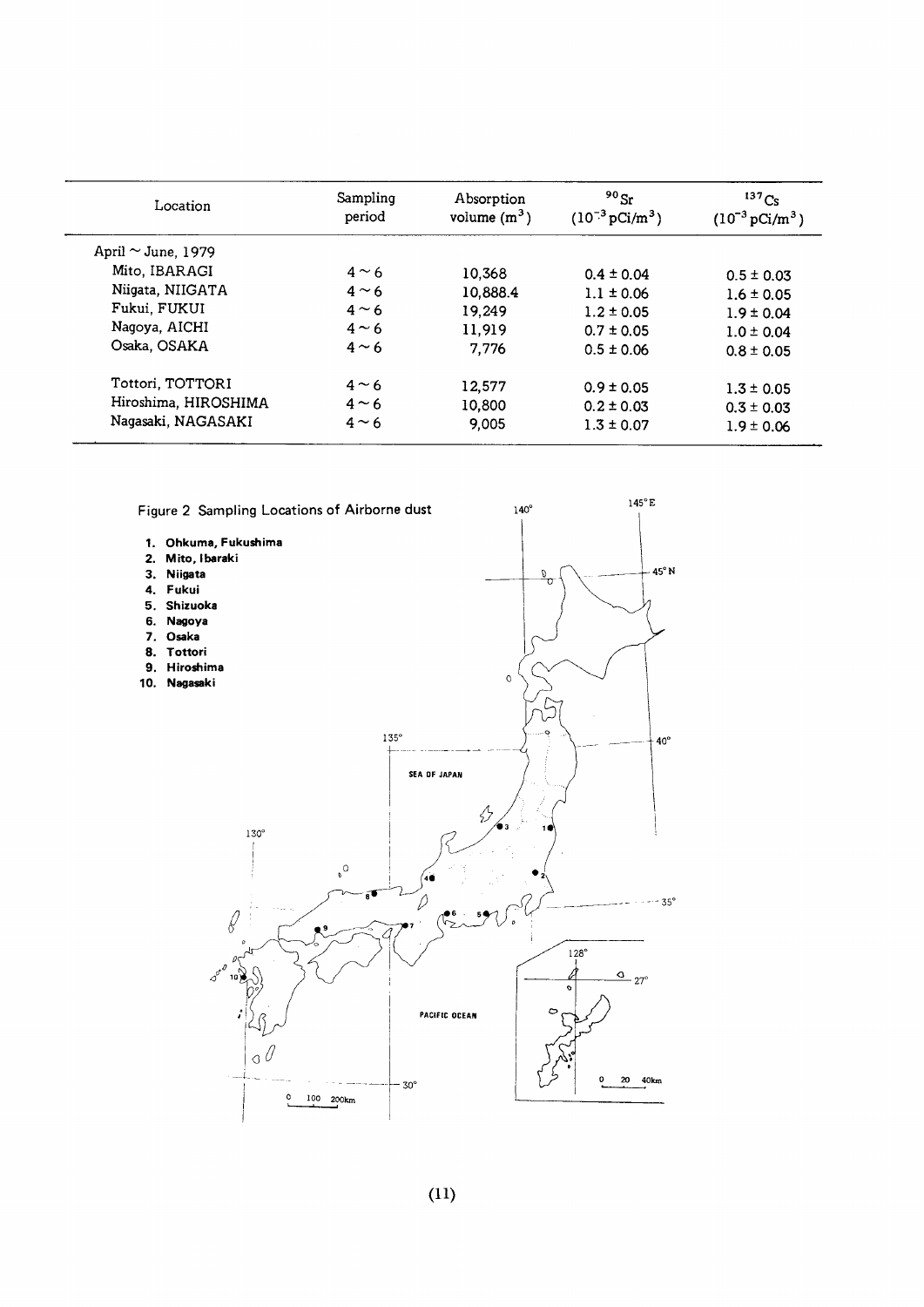#### (3) Strontium-90 and Cesium-137 in Freshwater (from Oct. 1978 to June 1979)

 $-$  Continued from No. 49 of this publication  $-$ 

| Location             | pH   | $90$ Sr<br>$(pCi/\ell)$ | $137$ Cs<br>$(pCi/\ell)$ |
|----------------------|------|-------------------------|--------------------------|
| May, 1978            |      |                         |                          |
| Kasumigaura, IBARAGI | 8.0  | $0.31 \pm 0.011$        | $0.06 \pm 0.005$         |
| July, 1978           |      |                         |                          |
| Akita, AKITA         | 6.3  | $0.19 \pm 0.009$        | $0.05 \pm 0.005$         |
| September, 1978      |      |                         |                          |
| Fukushima, FUKUSHIMA | 7.8  | $0.10 \pm 0.006$        | $0.01 \pm 0.004$         |
| October, 1978        |      |                         |                          |
| Sapporo, HOKKAIDO    | 6.8  | $0.17 \pm 0.008$        | $0.05 \pm 0.005$         |
| November, 1978       |      |                         |                          |
| Niigata, NIIGATA     | 7.08 | $0.34 \pm 0.011$        | $0.04 \pm 0.005$         |
| Shobata, HIROSHIMA   | 7.1  | $0.09 \pm 0.007$        | $0.01 \pm 0.004$         |
| December, 1978       |      |                         |                          |
| Miho-gun, FUKUI      | 7.6  | $0.39 \pm 0.01$         | $0.09 \pm 0.006$         |
| Suwa-lake, NAGANO    | 6.9  | $0.07 \pm 0.006$        | $0.02 \pm 0.004$         |
| Uji, KYOTO           | 7.4  | $0.01 \pm 0.003$        | $0.01 \pm 0.003$         |

#### Table 3: Strontium-90 and Cesium-137 in Freshwater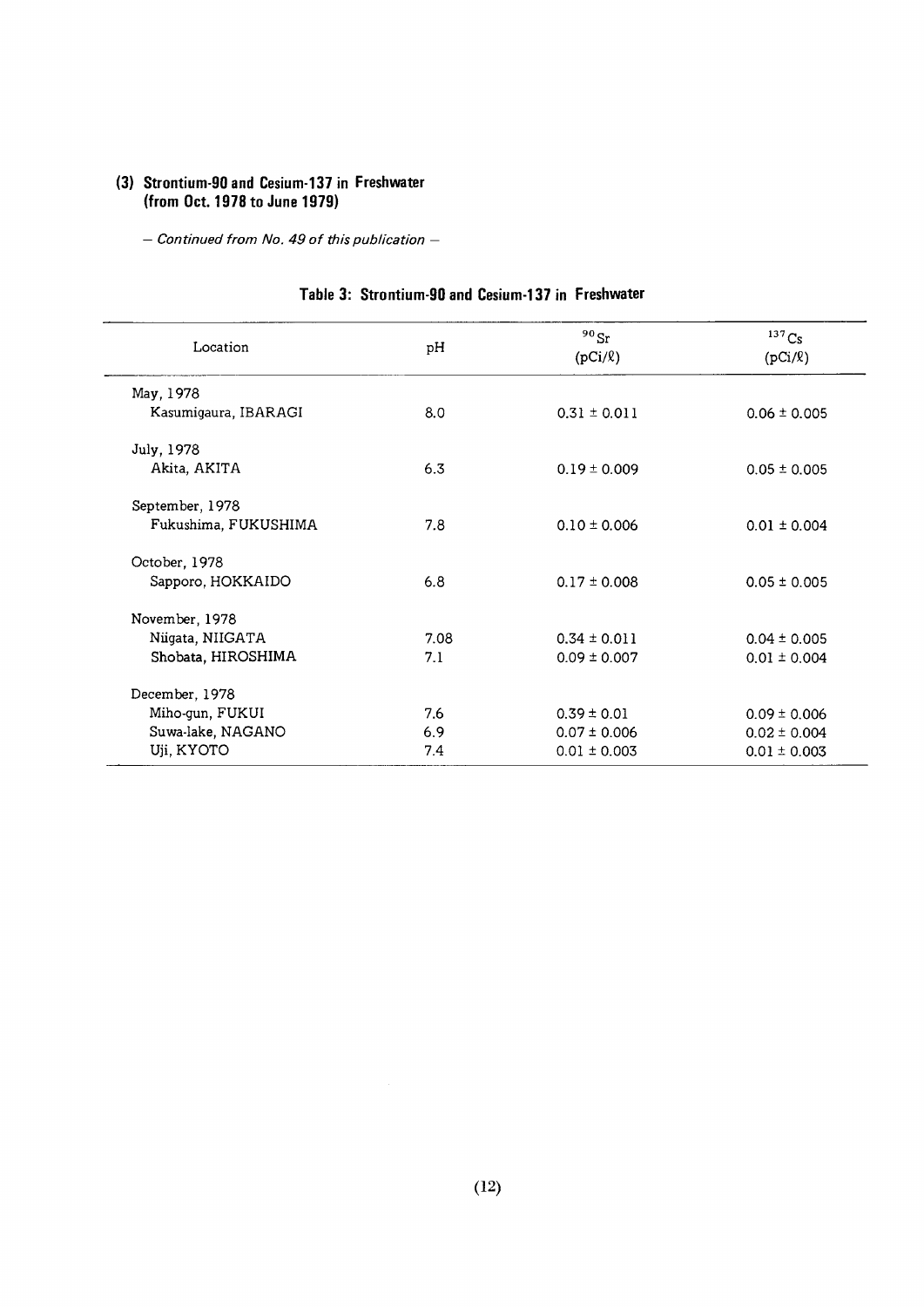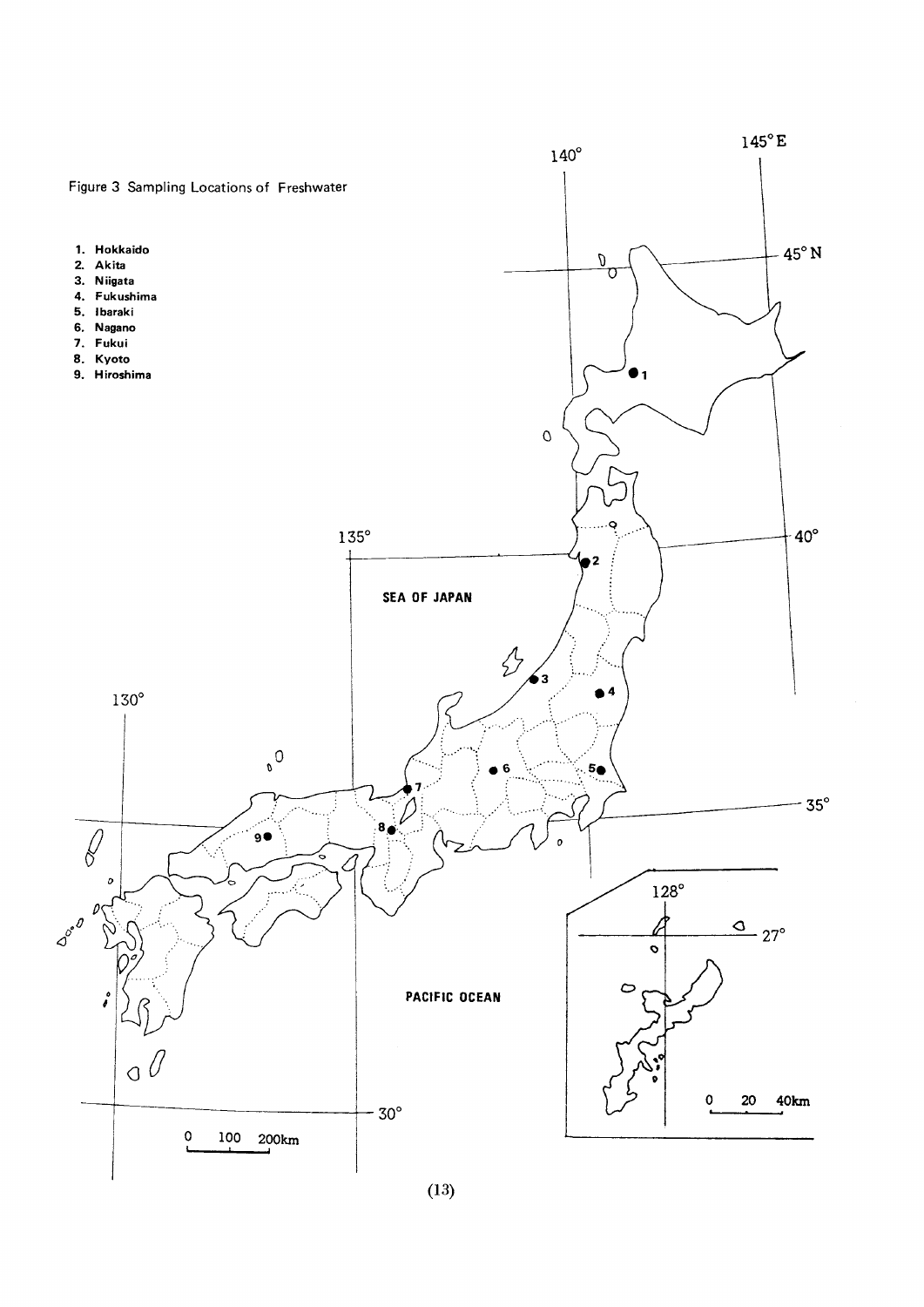#### (4) Strontium-90 and Cesium-137 in Rice (from Sept. 1978 to March, 1979)

- Continued from No. 49 of this publication -

| Location                                  |            | Component |       |                | $\overline{^{90}}$ Sr |                 | $137C_S$        |
|-------------------------------------------|------------|-----------|-------|----------------|-----------------------|-----------------|-----------------|
|                                           | Ash $(\%)$ | Ca $(%)$  | K (%) | pCi/Kg         | S.U.                  | pCi/Kg          | C.U.            |
| Sept. 1978                                |            |           |       |                |                       |                 |                 |
| Kanazawa, ISHIKAWA                        | 0.534      | 0.0082    | 0.12  | $0.5 \pm 0.20$ | $5.9 \pm 2.4$         | $2.3 \pm 0.20$  | $1.9 \pm 0.1$   |
| Hodaka (Minamiazumi-gun)<br><b>NAGANO</b> | 0.431      | 0.0090    | 0.090 | $0.1 \pm 0.32$ | $1.5 \pm 3.5$         | $1.7 \pm 0.25$  | $1.9 \pm 0.2$   |
| Katsuren, OKINAWA                         | 0.592      | 0.0060    | 0.13  | $0.5 \pm 0.31$ | $9.0 \pm 5.2$         | $3.3 \pm 0.32$  | $2.5 \pm 0.2$   |
| October, 1978                             |            |           |       |                |                       |                 |                 |
| Akita, AKITA                              | 0.419      | 0.0066    | 0.10  | $1.2 \pm 0.32$ | $18 \pm 4.8$          | $12 \pm 0.5$    | $12 \pm 0.5$    |
| Mito, IBARAGI                             | 0.333      | 0.0060    | 0.075 | $0.4 \pm 0.22$ | $6.7 \pm 3.7$         | $2.3 \pm 0.22$  | $3.1\pm0.3$     |
| Mito, IBARAGI                             | 0.325      | 0.0043    | 0.069 | $0.3 \pm 0.20$ | $6.0 \pm 4.7$         | $2.0 \pm 0.22$  | $2.9 \pm 0.3$   |
| Maki, NIIGATA                             | 0.405      | 0.0107    | 0.085 | $0.4 \pm 0.26$ | $3.8 \pm 2.5$         | $4.1 \pm 0.30$  | $4.8 \pm 0.3$   |
| Nishikanbara-gun, NIIGATA                 | 0.336      | 0.0077    | 0.071 | $1.4 \pm 0.26$ | $19 \pm 3.4$          | $2.5 \pm 0.22$  | $3.5 \pm 0.3$   |
| Wakayama, WAKAYAMA                        | 0.414      | 0.0070    | 0.089 | $0.8 \pm 0.30$ | 11<br>± 4.2           | $3.3 \pm 0.29$  | $3.8 \pm 0.3$   |
| Shinjuku, TOKYO                           | 0.409      | 0.0052    | 0.091 | $0.8 \pm 0.28$ | 16<br>$\pm$ 5.5       | $9.9 \pm 0.42$  | 11<br>$\pm 0.5$ |
| November, 1978                            |            |           |       |                |                       |                 |                 |
| Sapporo, HOKKAIDO                         | 0.443      | 0.0051    | 0.10  | $0.7 \pm 0.34$ | $14 \pm 6.6$          | $5.5 \pm 0.38$  | $5.4 \pm 0.3$   |
| Ishikari, HOKKAIDO                        | 0.405      | 0.0056    | 0.10  | $0.1 \pm 0.26$ | $1.9 \pm 4.6$         | $5.2 \pm 0.35$  | $5.1\pm0.3$     |
| Fukui, FUKUI                              | 0.346      | 0.0052    | 0.079 | $1.2 \pm 0.32$ | $23 \pm 6.0$          | $2.1 \pm 0.24$  | $2.6 \pm 0.3$   |
| Shizuoka, SHIZUOKA                        | 0.405      | 0.0058    | 0.094 | $0.3 \pm 0.28$ | $4.7 \pm 4.8$         | $6.1 \pm 0.36$  | $6.5 \pm 0.38$  |
| Osaka, OSAKA                              | 0.383      | 0.0050    | 0.089 | $0.8 \pm 0.26$ | $15 \pm 5.2$          | $7.9 \pm 0.40$  | $8.9 \pm 0.45$  |
| December, 1978                            |            |           |       |                |                       |                 |                 |
| Nishikanbara-gun, NIIGATA                 | 0.346      | 0.0051    | 0.068 | $0.4 \pm 0.23$ | $7.5 \pm 4.5$         | $4.0 \pm 0.31$  | $5.8 \pm 0.45$  |
| Yamagata, YAMAGATA                        | 0.386      | 0.0058    | 0.088 | $1.2 \pm 0.31$ | 22<br>± 5.4           | $17 \pm 0.5$    | 19<br>± 0.6     |
| Yokohama, KANAGAWA                        | 0.435      | 0.0061    | 0.10  | $1.3 \pm 0.38$ | 21<br>± 6.2           | 12<br>$\pm 0.5$ | 12<br>± 0.5     |
| Kyoto, KYOTO                              | 0.538      | 0.0076    | 0.12  | $0.1 \pm 0.39$ | $1.6 \pm 5.2$         | $3.9 \pm 0.38$  | $3.2 \pm 0.31$  |
| Hiroshima, HIROSHIMA                      | 0.413      | 0.0059    | 0.085 | $1.3 \pm 0.31$ | $22 \pm 5.3$          | $11 \pm 0.5$    | 13<br>± 0.5     |
| Yamaguchi, YAMAGUCHI                      | 0.462      | 0.0058    | 0.10  | $0.1 \pm 0.32$ | $2.3 \pm 5.4$         | $1.0 \pm 0.27$  | $1.0 \pm 0.27$  |
| Kochi, KOCHI                              | 0.483      | 0.0071    | 0.10  | $1.1 \pm 0.41$ | 16<br>± 5.8           | $4.4 \pm 0.40$  | $4.3 \pm 0.40$  |
| Kasuqa, FUKUOKA                           | 0.457      | 0.0057    | 0.097 | $0.8 \pm 0.26$ | 15<br>± 4.7           | $2.0 \pm 0.31$  | $2.1 \pm 0.32$  |
| Dazaifu, FUKUOKA                          | 0.496      | 0.0063    | 0.11  | $0.9 \pm 0.32$ | $15 \pm 5.0$          | $9.0 \pm 0.48$  | $8.3 \pm 0.44$  |
| Fukushima, FUKUSHIMA                      | 0.442      | 0.0047    | 0.093 | $0.4 \pm 0.16$ | $8.2 \pm 3.3$         | $3.3 \pm 0.21$  | $3.6 \pm 0.23$  |
| January, 1979                             |            |           |       |                |                       |                 |                 |
| Aomori, AOMORI                            | 0.444      | 0.0051    | 0.097 | $0.8 \pm 0.16$ | $\pm$ 3.2<br>15       | $4.3 \pm 0.22$  | $4.4 \pm 0.23$  |
| Nagoya, AICHI                             | 0.427      | 0.0051    | 0.086 | $0.7 \pm 0.15$ | 13<br>± 2.9           | $12 \pm 0.3$    | $15 \pm 0.4$    |
| Kobe, HYOGO                               | 0.410      | 0.0051    | 0.087 | $0.9 \pm 0.14$ | $17 \pm 2.7$          | $4.6 \pm 0.21$  | $5.3 \pm 0.2$   |
| Akashi, HYOGO                             | 0.426      | 0.0054    | 0.090 | $0.3 \pm 0.13$ | $5.0 \pm 2.3$         | $1.2 \pm 0.14$  | $1.4 \pm 0.1$   |
| Tottori, TOTTORI                          | 0.390      | 0.0049    | 0.079 | $1.0 \pm 0.15$ | $20 \pm 3.1$          | $2.4 \pm 0.16$  | $3.1 \pm 0.2$   |

#### Table 4: Strontium-90 and Cesium-137 in Rice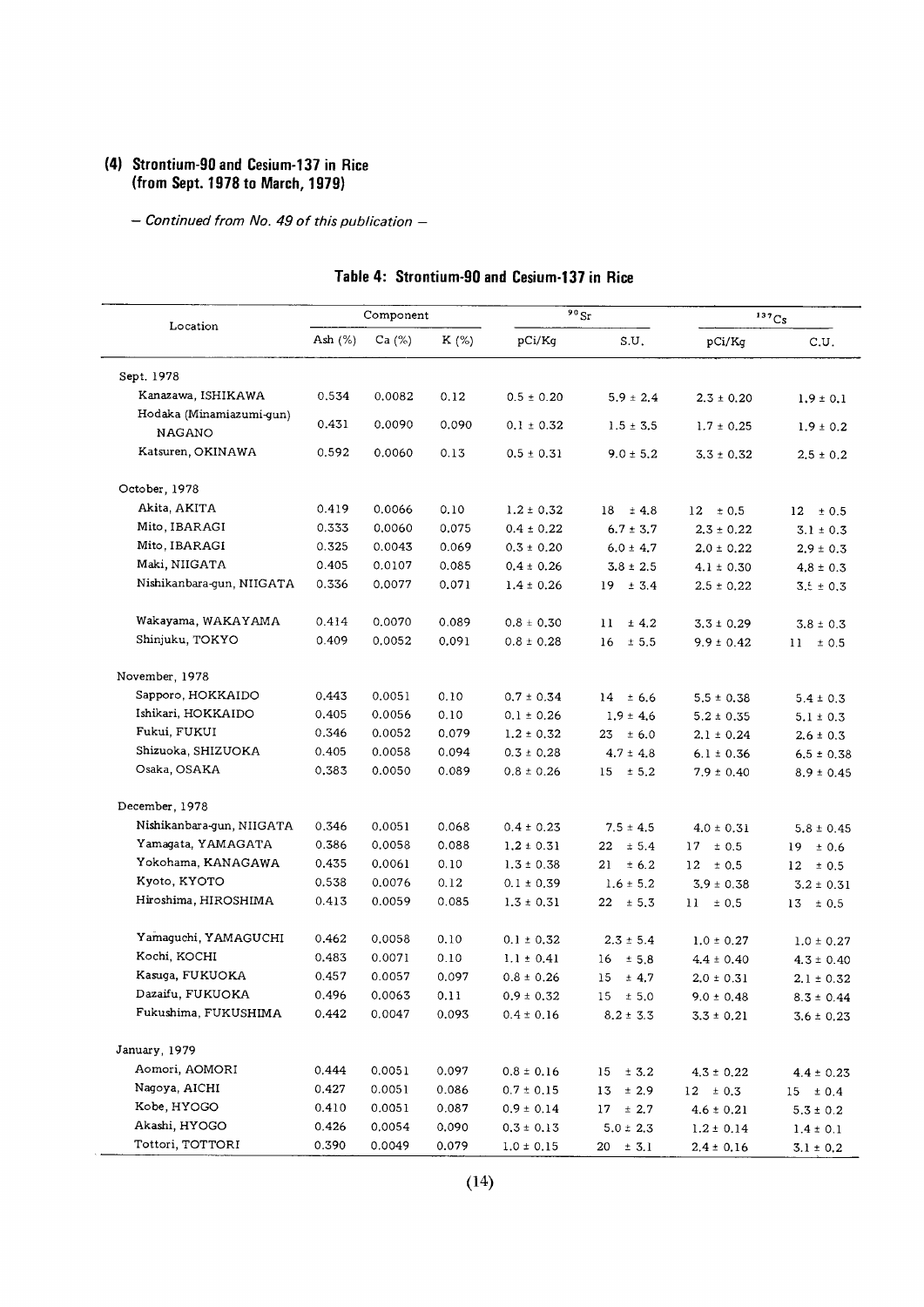| Location             | Component  |        |         | 90 <sub>5</sub> |                  | 137Cs          |                 |
|----------------------|------------|--------|---------|-----------------|------------------|----------------|-----------------|
|                      | Ash $(\%)$ | Ca (%) | $K(\%)$ | pCi/Kq          | S.U.             | pCi/Kq         | C.U.            |
| Matue, SHIMANE       | 0.418      | 0.0055 | 0.088   | $1.2 \pm 0.18$  | 22<br>$\pm$ 3.3  | 11<br>± 0.3    | 13<br>$\pm 0.4$ |
| Seto. OKAYAMA        | 0.504      | 0.0051 | 0.12    | $1.2 \pm 0.19$  | 24<br>± 3.7      | $4.1 \pm 0.22$ | $3.5 \pm 0.1$   |
| Saga, SAGA           | 0.628      | 0.0064 | 0.14    | $0.9 \pm 0.22$  | 13<br>± 3.4      | $2.5 \pm 0.22$ | $1.8 \pm 0.1$   |
| Kaqoshima, KAGOSHIMA | 0.496      | 0.0066 | 0.098   | $0.9 \pm 0.19$  | 13<br>±2.8       | $2.4 \pm 0.21$ | $2.5 \pm 0.2$   |
| March, 1979          |            |        |         |                 |                  |                |                 |
| Naqasaki, NAGASAKI   | 0.423      | 0.0054 | 0.089   | $0.8 \pm 0.17$  | 15.<br>$\pm$ 3.1 | $3.2 \pm 0.18$ | $3.6 \pm 0.2$   |

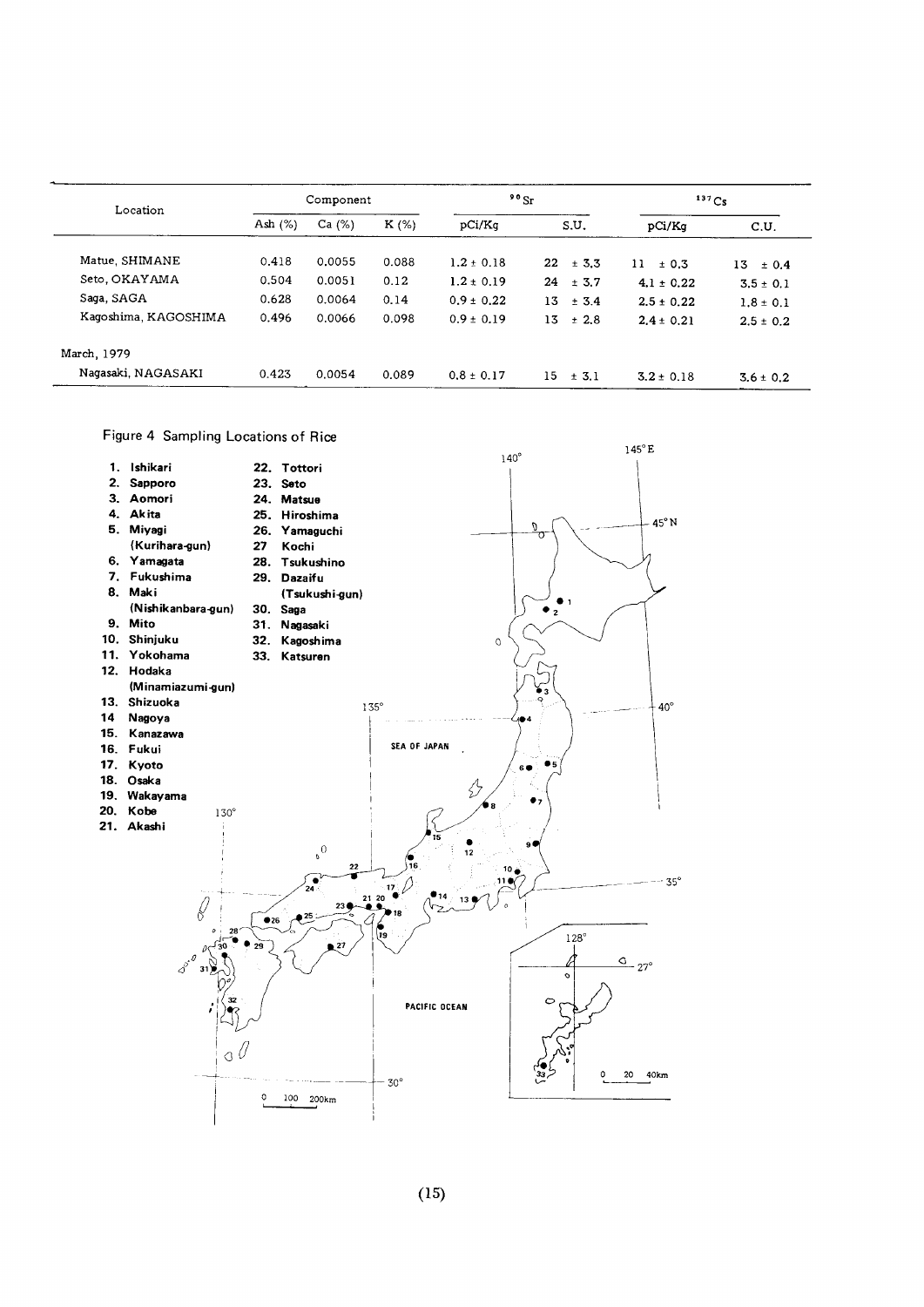#### (5) Strontium-90 and Cesium-137 in Vegeta (from April 1978 to February 1)

- Continued from No. 49 of this publication -

| Location             |         | Component |       |                 | $90$ Sr         |                 | 137Cs           |
|----------------------|---------|-----------|-------|-----------------|-----------------|-----------------|-----------------|
|                      | Ash (%) | Ca (%)    | K (%) | pCi/Kg          | S.U.            | pCi/Kg          | C.U.            |
| (Spinach)            |         |           |       |                 |                 |                 |                 |
| April, 1978          |         |           |       |                 |                 |                 |                 |
| Sendai, MIYAGI       | 1.46    | 0.086     | 0.308 | $6.7 \pm 0.69$  | $7.8 \pm 0.81$  | $7.6 \pm 0.56$  | $2.5 \pm 0.18$  |
| June, 1978           |         |           |       |                 |                 |                 |                 |
| Niigata, NIIGATA     | 1.17    | 0.073     | 0.447 | ± 1.1<br>27     | 37<br>$\pm$ 1.5 | $6.1 \pm 0.46$  | $1.4 \pm 0.10$  |
| Toyohashi, AICHI     | 1.48    | 0.062     | 0.675 | $5.3 \pm 0.72$  | $0.6 \pm 1.2$   | $0.23 \pm 0.33$ | $0.03 \pm 0.05$ |
| August, 1978         |         |           |       |                 |                 |                 |                 |
| Ohta, SHIMANE        | 1.46    | 0.054     | 0.632 | 26<br>$\pm$ 1.3 | 49<br>± 2.4     | $2.6 \pm 0.42$  | $0.4 \pm 0.07$  |
| September, 1978      |         |           |       |                 |                 |                 |                 |
| Ishikari, HOKKAIDO   | 1.75    | 0.107     | 0.803 | $4.3 \pm 0.78$  | $4.0 \pm 0.74$  | $1.8 \pm 0.48$  | $0.2 \pm 0.06$  |
| October, 1978        |         |           |       |                 |                 |                 |                 |
| Yamagata, YAMAGATA   | 1.67    | 0.052     | 0.785 | $8.4 \pm 0.85$  | 16<br>$\pm$ 1.6 | $2.8 \pm 0.47$  | $0.4 \pm 0.06$  |
| November, 1978       |         |           |       |                 |                 |                 |                 |
| Kanazawa, ISHIKAWA   | 1.27    | 0.057     | 0.511 | $2.1 \pm 0.35$  | $3.7 \pm 0.62$  | $2.2 \pm 0.30$  | $0.4 \pm 0.06$  |
| Saku, NAGANO         | 1.78    | 0.060     | 0.791 | $9.6 \pm 0.72$  | $16 \pm 1.2$    | $0.4 \pm 0.24$  | $0.05 \pm 0.03$ |
| Gotenba, SHIZUOKA    | 1.35    | 0.070     | 0.571 | $17 \pm 0.8$    | $24 \pm 1.1$    | $5.4 \pm 0.37$  | $1.0 \pm 0.06$  |
| Kyoto, KYOTO         | 1.38    | 0.065     | 0.533 | $0.9 \pm 0.30$  | $1.4 \pm 0.46$  | $1.7 \pm 0.24$  | $0.3 \pm 0.04$  |
| Osaka, OSAKA         | 1.47    | 0.59      | 0.628 | $1.8 \pm 0.43$  | $3.0 \pm 0.73$  | $0.8 \pm 0.25$  | $0.0 \pm 0.04$  |
| Akashi, HYOGO        | 1.39    | 0.047     | 0.671 | $2.6 \pm 0.39$  | $5.6 \pm 0.83$  | $0.3 \pm 0.22$  | $0.04 \pm 0.03$ |
| Kurayoshi, TOTTORI   | 1.44    | 0.089     | 0.454 | $17 + 0.9$      | 19<br>$\pm$ 1.0 | $6.3 \pm 0.41$  | $1.4 \pm 0.09$  |
| Kasuya-gun, FUKUOKA  | 1.31    | 0.087     | 0.555 | $9.4 \pm 0.54$  | 11<br>± 0.6     | $1.9 \pm 0.26$  | $0.3 \pm 0.05$  |
| Fukushima, FUKUSHIMA | 1.53    | 0.056     | 0.657 | $9.3 \pm 0.71$  | 17<br>±1.3      | $1.6 \pm 0.32$  | $0.2 \pm 0.05$  |
| Okayama, OKAYAMA     | 1.54    | 0.137     | 0.596 | $6.1 \pm 0.61$  | $4.4 \pm 0.44$  | $1.3 \pm 0.29$  | $0.2 \pm 0.05$  |
| Matsuyama, EHIME     | 1.68    | 0.056     | 0.639 | $3.4 \pm 0.50$  | $6.1 \pm 0.89$  | $2.1 \pm 0.34$  | $0.3 \pm 0.05$  |
| Matsuyama, EHIME     | 1.48    | 0.059     | 0.626 | $3.1 \pm 0.44$  | $5.2 \pm 0.73$  | $1.1 \pm 0.27$  | $0.2 \pm 0.04$  |
| Kaimon, KAGOSHIMA    | 1.91    | 0.169     | 0.772 | $52 + 1.5$      | $31 + 0.9$      | $30 \pm 0.9$    | $3.9 \pm 0.12$  |
| December, 1978       |         |           |       |                 |                 |                 |                 |
| Shinjuku, TOKYO      | 1.90    | 0.058     | 0.836 | $10 \pm 0.6$    | $17 \pm 1.1$    | $3.8 \pm 0.35$  | $0.4 \pm 0.04$  |
| Saga, SAGA           | 1.75    | 0.096     | 0.697 | $9.5 \pm 0.71$  | $9.9 \pm 0.74$  | $2.2 \pm 0.35$  | $0.3 \pm 0.05$  |
| January, 1979        |         |           |       |                 |                 |                 |                 |
| Takaoka-gun, KOCHI   | 1.49    | 0.075     | 0.608 | $16 \pm 0.9$    | $22 \pm 1.2$    | $2.2 \pm 0.31$  | $0.4 \pm 0.05$  |
| Nagasaki, NAGASAKI   | 1.65    | 0.088     | 0.600 | $12 \pm 0.9$    | $13 \pm 1.0$    | $3.1 \pm 0.48$  | $0.5 \pm 0.08$  |

## Tabl 5: Strontium-90 and Cesium-137 in Vegetables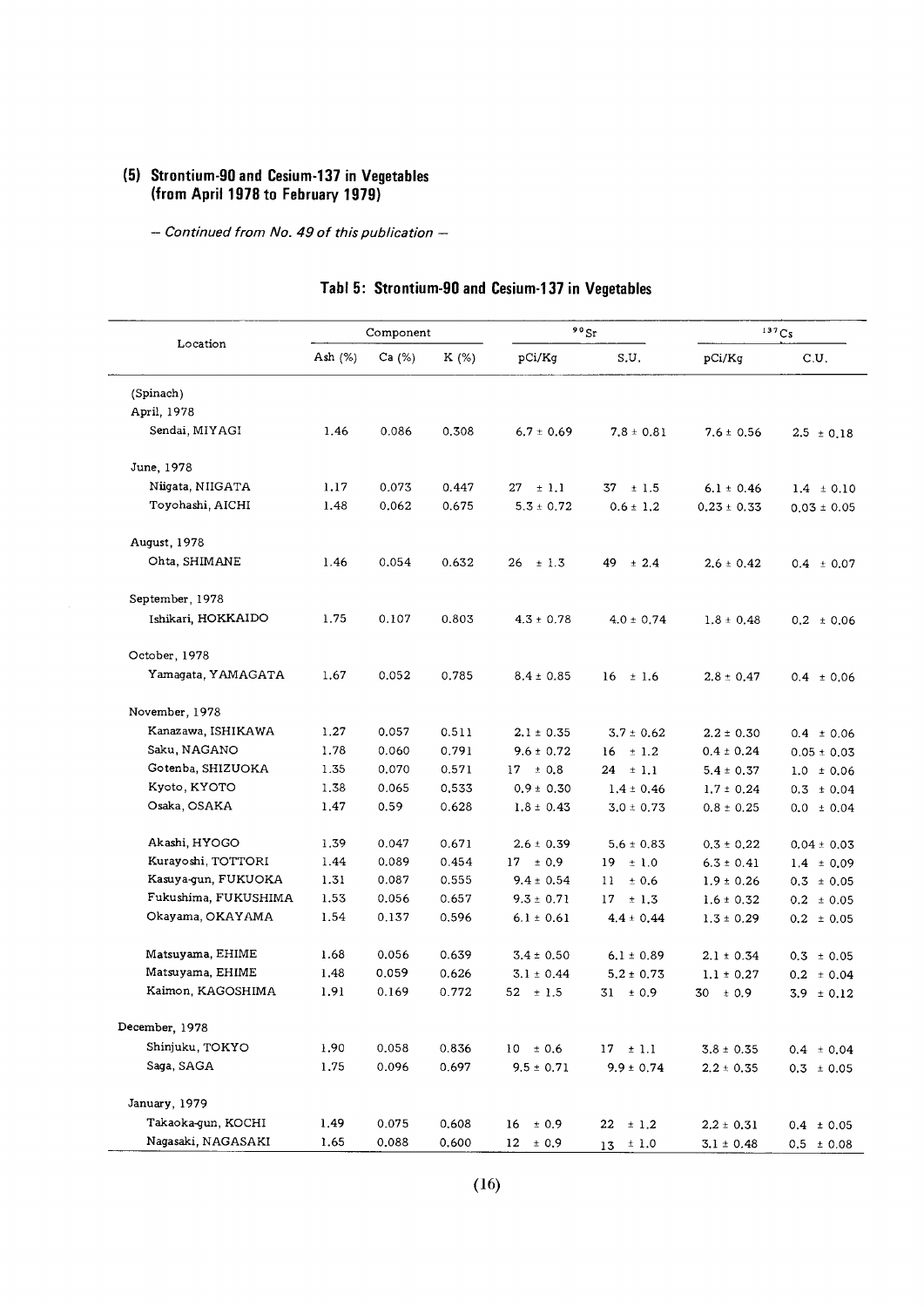| Location                                 |            | Component |       |                 | $90$ Sr         |                | 137Cs          |
|------------------------------------------|------------|-----------|-------|-----------------|-----------------|----------------|----------------|
|                                          | Ash $(\%)$ | Ca $(%)$  | K (%) | pCi/Kg          | S.U.            | pCi/Kg         | C.U.           |
| February, 1979                           |            |           |       |                 |                 |                |                |
| Yokohama, KANAGAWA                       | 1.41       | 0.048     | 0.604 | $7.5 \pm 0.58$  | $16 \pm 1.2$    | $1.2 \pm 0.29$ | $0.2 \pm 0.05$ |
| Hiroshima, HIROSHIMA                     | 1.28       | 0.039     | 0.533 | $4.3 \pm 0.53$  | 11<br>±1.4      | $1.7 \pm 0.35$ | $0.3 \pm 0.07$ |
| Ohtsu-shi, YAMAGUCHI                     | 1.45       | 0.069     | 0.632 | $21 \pm 1.0$    | 30<br>$\pm$ 1.5 | $3.4 \pm 0.37$ | $0.5 \pm 0.06$ |
| Katsuren, OKINAWA                        | 1.43       | 0.055     | 0.402 | $0.00 \pm 0.46$ | $0.00 \pm 0.84$ | $0.7 \pm 0.38$ | $0.2 \pm 0.09$ |
| (Japanese radish)                        |            |           |       |                 |                 |                |                |
| June, 1978                               |            |           |       |                 |                 |                |                |
| Atumi-gun, AICHI                         | 0.638      | 0.013     | 0.316 | $1.8 \pm 0.31$  | $14 \pm 2.4$    | $0.8 \pm 0.16$ | $0.2 \pm 0.05$ |
| August, 1978                             |            |           |       |                 |                 |                |                |
| Ohta, SHIMANE                            | 0.592      | 0.025     | 0.230 | 21<br>± 0.7     | 85<br>$\pm 2.7$ | ± 0.4<br>16    | $7.0 \pm 0.19$ |
| September, 1978                          |            |           |       |                 |                 |                |                |
| Ishikari, HOKKAIDO                       | 0.621      | 0.023     | 0.307 | $9.2 \pm 0.50$  | 39<br>$\pm$ 2.1 | $1.6 \pm 0.20$ | $0.5 \pm 0.06$ |
| October, 1978                            |            |           |       |                 |                 |                |                |
| Sendai, MIYAGI                           | 0.666      | 0.041     | 0.293 | $4.8 \pm 0.36$  | 12<br>± 0.9     | $0.3 \pm 0.15$ | $0.1 \pm 0.05$ |
| Akita, AKITA                             | 0.499      | 0.027     | 0.201 | $20 \pm 0.6$    | $\pm 2.4$<br>75 | $0.8 \pm 0.15$ | $0.4 \pm 0.08$ |
| Yamagata, YAMAGATA                       | 0.641      | 0.028     | 0.289 | $1.5 \pm 0.30$  | $5.5 \pm 1.1$   | $0.6 \pm 0.16$ | $0.2 \pm 0.06$ |
| Kyoto, KYOTO                             | 0.657      | 0.029     | 0.306 | $32 \pm 0.8$    | ± 3<br>100      | $2.3 \pm 0.22$ | $0.8 \pm 0.07$ |
| Shinjuku, TOKYO                          | 0.482      | 0.019     | 0.215 | $8.9 \pm 0.47$  | 47<br>$\pm$ 2.5 | $1.3 \pm 0.16$ | $0.6 \pm 0.08$ |
| Kanazawa, ISHIKAWA                       | 0.568      | 0.026     | 0.241 | $8.2 \pm 0.42$  | 32<br>±1.6      | $1.9 \pm 0.20$ | $0.8 \pm 0.08$ |
| Saku, NAGANO                             | 0.655      | 0.036     | 0.284 | $6.9 \pm 0.47$  | 19<br>±1.3      | $0.7 \pm 0.17$ | $0.3 \pm 0.06$ |
| Gotenba, SHIZUOKA                        | 0.338      | 0.016     | 0.165 | $9.9 \pm 0.52$  | 63<br>± 3.3     | $1.7 \pm 0.21$ | $1.1 \pm 0.13$ |
| Osaka, OSAKA                             | 0.462      | 0.016     | 0.225 | $14 \pm 0.7$    | 90<br>± 4.7     | $0.5 \pm 0.25$ | $0.2 \pm 0.11$ |
| Akashi, HYOGO                            | 0.640      | 0.024     | 0.306 | $3.9 \pm 0.33$  | 16<br>±1.4      | $0.5 \pm 0.15$ | $0.2 \pm 0.05$ |
| Kasuya-gun, FUKUOKA                      | 0.680      | 0.071     | 0.254 | 15<br>± 0.6     | 21<br>± 0.8     | $0.9 \pm 0.17$ | $0.4 \pm 0.07$ |
| Sannohe, AOMORI                          | 0.567      | 0.031     | 0.252 | 19<br>± 0.6     | 60<br>±1.9      | $2.9 \pm 0.25$ | $1.2 \pm 0.10$ |
| Fukushima, FUKUSHIMA                     | 0.439      | 0.028     | 0.170 | $2.9 \pm 0.25$  | 10<br>± 0.9     | $0.4 \pm 0.11$ | $0.3 \pm 0.06$ |
| Niigata, NIIGATA                         | 0.438      | 0.021     | 0.194 | $2.5 \pm 0.22$  | 12<br>±1.1      | $0.7 \pm 0.12$ | $0.4 \pm 0.06$ |
| Fukui, FUKUI                             | 0.545      | 0.030     | 0.249 | $4.5 \pm 0.32$  | $15 + 1.1$      | $0.3 \pm 0.14$ | $0.1 \pm 0.06$ |
| Okayama, OKAYAMA                         | 0.668      | 0.032     | 0.276 | $1.5 \pm 0.26$  | $4.7 \pm 0.79$  | $0.3 \pm 0.16$ | $0.1 \pm 0.06$ |
| Kaimon, KAGOSHIMA                        | 0.666      | 0.041     | 0.284 | $14 \pm 0.6$    | $34 \pm 1.4$    | $4.9 \pm 0.30$ | $1.7 \pm 0.10$ |
| December, 1978                           |            |           |       |                 |                 |                |                |
| Wakayama, WAKAYAMA<br>Kokufu (Iwami-gun) | 0.764      | 0.043     | 0.293 | $5.6 \pm 0.42$  | ±1.0<br>13      | $0.5 \pm 0.19$ | $0.2 \pm 0.06$ |
| TOTTORI                                  | 0.622      | 0.028     | 0.282 | $11 \pm 0.5$    | 41<br>±1.8      | $0.5 \pm 0.17$ | $0.2 \pm 0.06$ |
| Saga, SAGA                               | 0.547      | 0.032     | 0.259 | $7.3 \pm 0.40$  | 23<br>±1.3      | $0.6 \pm 0.16$ | $0.2 \pm 0.06$ |
| January, 1979                            |            |           |       |                 |                 |                |                |
| Takaoka-gun, KOCHI                       | 0.562      | 0.048     | 0.223 | $17 \pm 0.6$    | ±1.2<br>35      | $0.7 \pm 0.15$ | $0.3 \pm 0.07$ |
| Nagasaki, NAGASAKI                       | 0.465      | 0.035     | 0.172 | $6.4 \pm 0.32$  | $18 \pm 0.9$    |                |                |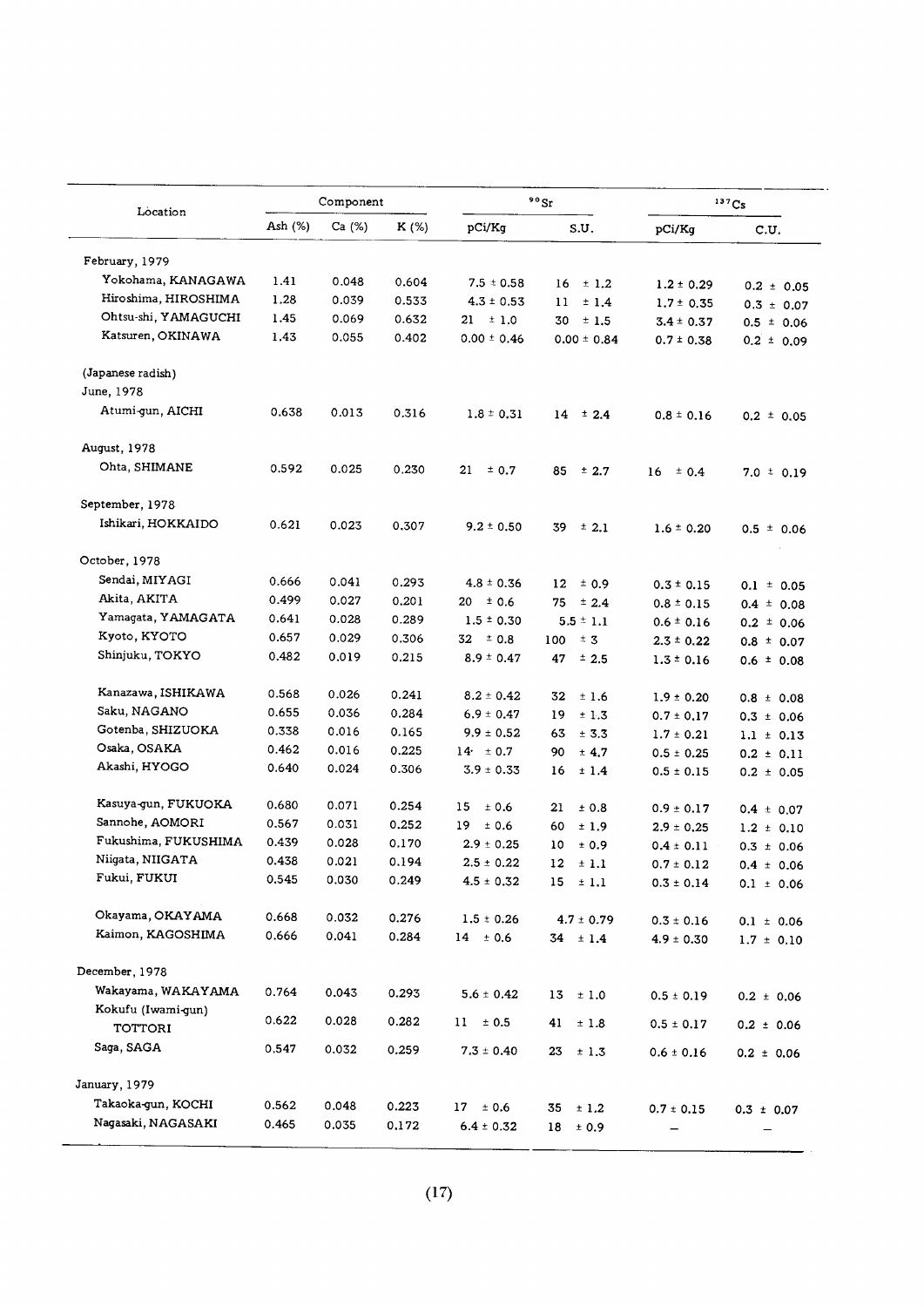| Location             |            | Component |       |                 | $90S$ r         |                | 137Cs             |
|----------------------|------------|-----------|-------|-----------------|-----------------|----------------|-------------------|
|                      | Ash $(\%)$ | Ca (%)    | K (%) | pCi/Kq          | S.U.            | pCi/Kq         | C.U.              |
| February, 1979       |            |           |       |                 |                 |                |                   |
| Yokohama, KANAGAWA   | 0.449      | 0.023     | 0.195 | $5.3 \pm 0.32$  | 23<br>±1.4      | $0.1 \pm 0.11$ | $0.1 \pm 0.06$    |
| Hiroshima, HIROSHIMA | 0.559      | 0.033     | 0.236 | $5.4 \pm 0.37$  | 16<br>$\pm$ 1.1 | $0.4 \pm 0.13$ | $0.2 \pm 0.06$    |
| Ohtsu-shi, YAMAGUCHI | 0.599      | 0.036     | 0.279 | $7.8 \pm 0.44$  | $22 + 1.2$      | $0.0 \pm 0.14$ | $0.0 \pm 0.05$    |
| Katsuren, OKINAWA    | 0.637      | 0.035     | 0.260 | $2.5 \pm 0.31$  | $7.1 \pm 0.88$  | $0.4 \pm 0.16$ | $0.1 \pm 0.06$    |
| (Cabbage)            |            |           |       |                 |                 |                |                   |
| November, 1978       |            |           |       |                 |                 |                |                   |
| Sannohe, AOMORI      | 0.683      | 0.042     | 0.309 | 18<br>± 0.7     | 44<br>$\pm$ 1.7 | $1.4 \pm 0.20$ | 0.5<br>$\pm$ 0.07 |
| Akita, AKITA         | 0.733      | 0.085     | 0.270 | 34<br>$\pm$ 1.0 | 41<br>± 1.1     | $2.8 \pm 0.27$ | $1.0 \pm 0.10$    |
| (Chainese cabbage)   |            |           |       |                 |                 |                |                   |
| December, 1978       |            |           |       |                 |                 |                |                   |
| Wakayama, WAKAYAMA   | 1.15       | 0.128     | 0.329 | 13<br>± 0.8     | 10<br>± 0.6     | $1.0 \pm 0.27$ | $0.3 \pm 0.08$    |

Figure 5 Sampling Locations of Vegetables

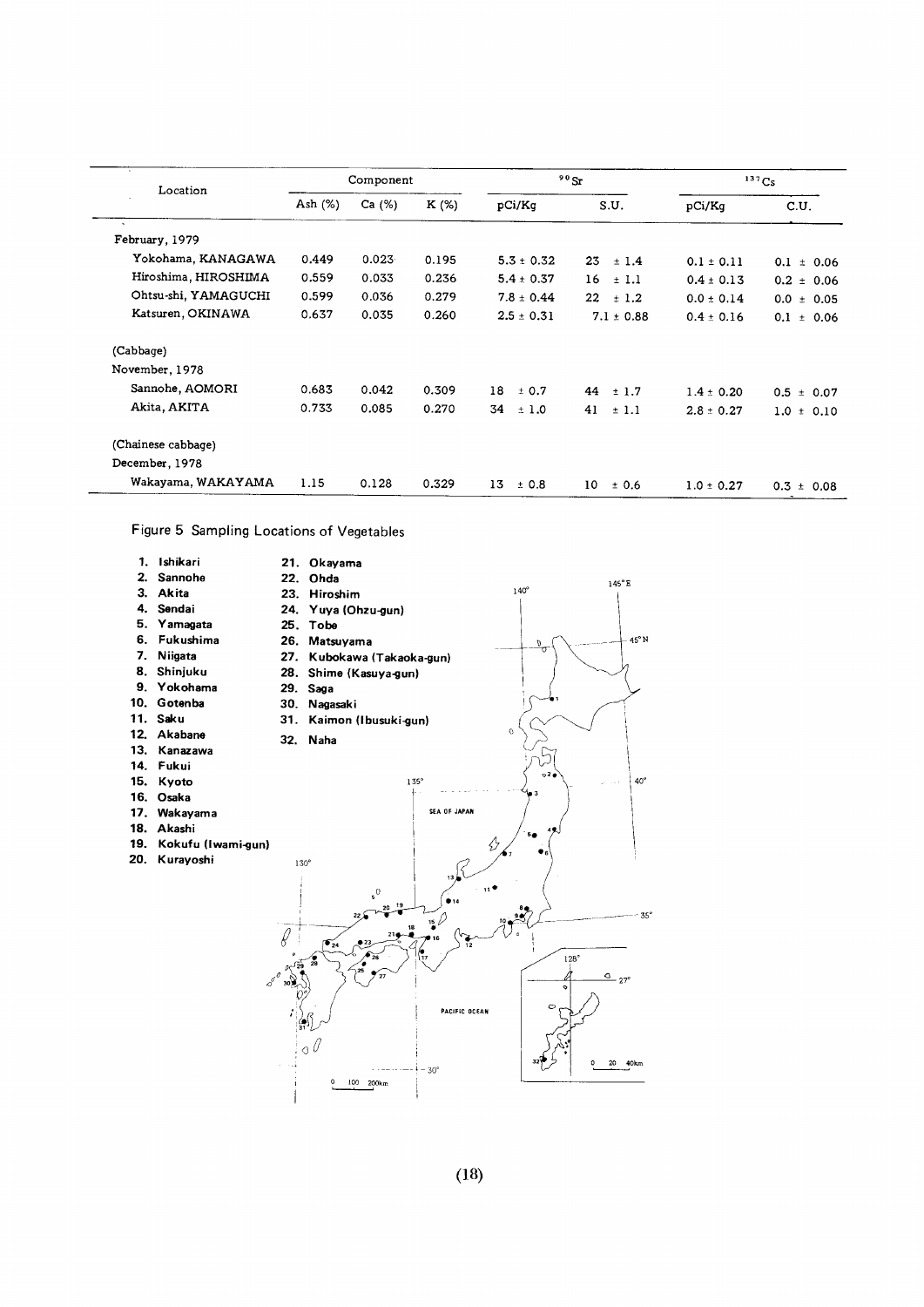#### (6) Strontium-90 and Cesium-137 in Tea (Green tea) (from May 1978 to July 1978)

- Continued from No. 49 of this publication -

|                      | Component  |       |         | $90$ Sr      |              | 137Cs       |               |
|----------------------|------------|-------|---------|--------------|--------------|-------------|---------------|
| Location             | Ash $(\%)$ | Ca(%) | $K(\%)$ | pCi/Kq       | S.U.         | pCi/Kq      | C.U.          |
| May, 1978            |            |       |         |              |              |             |               |
| Kaqoshima, KAGOSHIMA | 5.54       | 0.254 | 1.93    | $90 \pm 4.5$ | $36 \pm 1.8$ | $320 \pm 6$ | 16<br>± 0.3   |
| Kagoshima, KAGOSHIMA | 5.56       | 0.286 | 1.91    | $150 \pm 6$  | $52 \pm 1.9$ | $350 \pm 6$ | $18 \pm 0.3$  |
| June, 1978           |            |       |         |              |              |             |               |
| Shizuoka, SHIZUOKA   | 5.12       | 0.381 | 1.79    | $410 \pm 8$  | $110 \pm 2$  | $260 \pm 5$ | $15 \pm 0.3$  |
| Shizuoka, SHIZUOKA   | 5.88       | 0.422 | 1.92    | $140 \pm 5$  | $32 \pm 1.3$ | $150 \pm 4$ | $7.6 \pm 0.2$ |
| Kyoto, KYOTO         | 5.16       | 0.247 | 2.06    | $57 \pm 3.5$ | $23 \pm 1.4$ | $140 \pm 4$ | $6.7 \pm 0.1$ |
| July, 1978           |            |       |         |              |              |             |               |
| Kyoto, KYOTO         | 6.20       | 0.558 | 1.99    | $190 \pm 7$  | $35 \pm 1.3$ | $200 \pm 5$ | $9.9 \pm 0.2$ |

#### Table 6: Strontium-90 and Cesium-137 in Tea (Green tea)

Figure 6 Sampling Locations of Tea (Green tea)

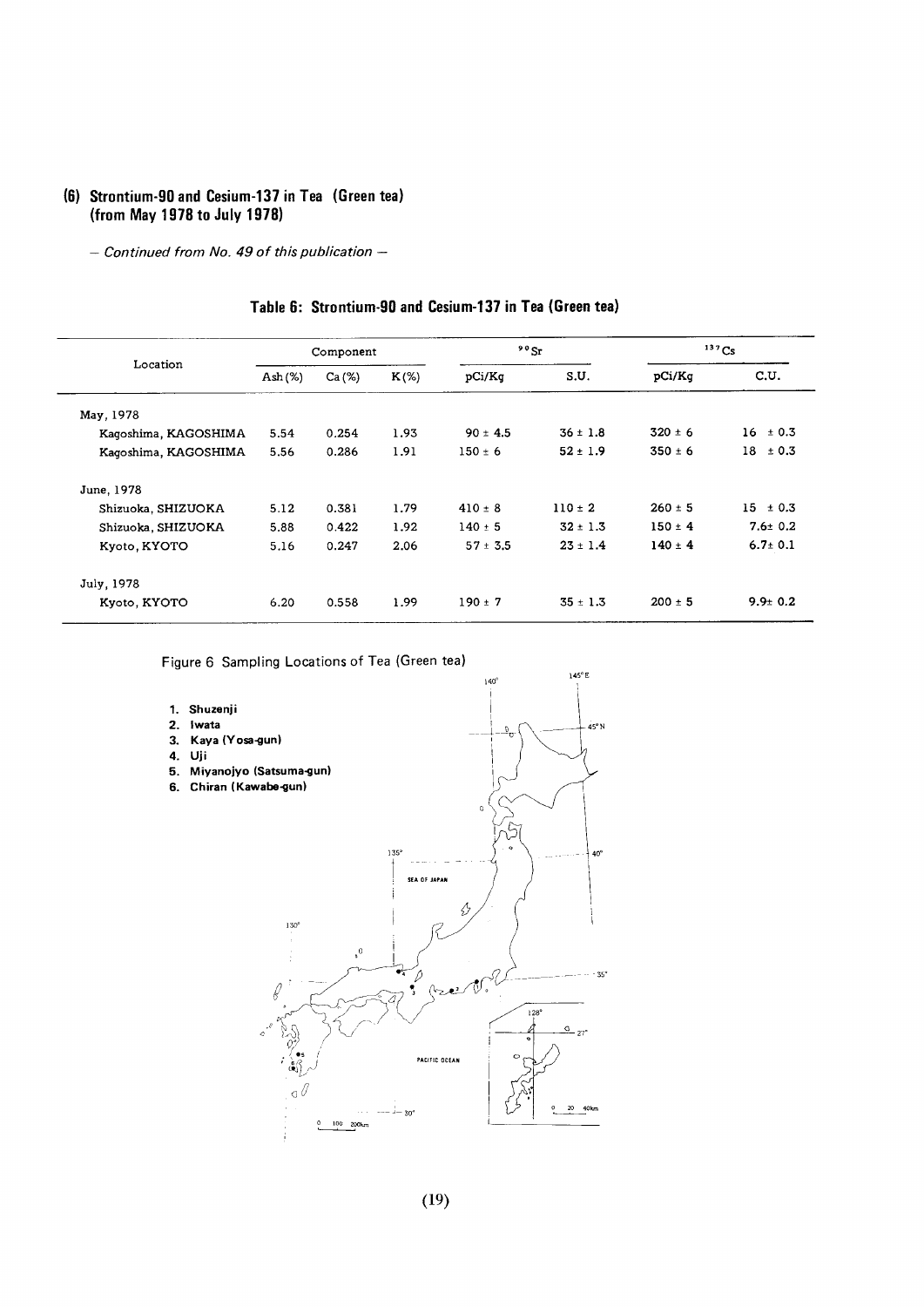#### (7) Strontium-90 and Cesium-137 in Seav (from May 1978 to March)

 $\overline{a}$ 

- Continued from No. 49 of this publication -

| Location                   | Date        |       | Component            |         |                                | $90$ Sr                       |                | 137Cs           |
|----------------------------|-------------|-------|----------------------|---------|--------------------------------|-------------------------------|----------------|-----------------|
|                            |             |       | Ash $(\%)$ Ca $(\%)$ | $K(\%)$ | pCi/Kq                         | S.U.                          | pCi/Kq         | C.U.            |
| (Katsuwonus pelamis)       |             |       |                      |         |                                |                               |                |                 |
| Tosa, KOCHI                | May, 1978   | 2.88  | 22,2                 | 11.9    | $0.5 \pm 0.28$                 | $0.1 \pm 0.04$                | $21. \pm 0.6$  | $6.2 \pm 0.19$  |
| (Undaria pinnatifida)      |             |       |                      |         |                                |                               |                |                 |
| Sakata, YAMAGATA           | June, 1978  | 2.17  | 6.28                 | 18.9    | $4.2 \pm 0.39$                 | $3.1 \pm 0.29$                | $1.8 \pm 0.22$ | $0.5 \pm 0.05$  |
| Sado, NIIGATA              | June, 1978  | 0.968 | 0.107                | 1.21    | $4.2 \pm 0.44$                 | 3.9<br>$\pm$ 0.41             | $0.6 \pm 0.23$ | $0.5 \pm 0.19$  |
| Chita, AICHI               | Jan., 1979  | 1.56  | 2.40                 | 27.0    | $0.8 \pm 0.27$                 | $2.0 \pm 0.70$                | $0.8 \pm 0.20$ | $0.2 \pm 0.05$  |
| Nagasaki, NAGASAKI         | Jan., 1979  | 2.08  | 3.26                 | 35.2    | $1.9 \pm 0.41$                 | $2.8 \pm 0.60$                | $1.4 \pm 0.29$ | $0.2 \pm 0.04$  |
| Hiroshima, HIROSHIMA       | Feb., 1979  | 3.11  | 1.86                 | 19.7    | $0.4 \pm 0.33$                 | $0.7 \pm 0.57$                | $1.3 \pm 0.27$ | $0.2 \pm 0.04$  |
| (Turbo cornutus)           |             |       |                      |         |                                |                               |                |                 |
| Sado, NIIGATA              | June, 1978  | 2.20  | 3.40                 | 10.5    | $1.7 \pm 1.5$                  | $2.3 \pm 2.0$                 | $1.4 \pm 0.77$ | $0.6 \pm 0.34$  |
| Sakata, YAMAGATA           | July, 1978  | 1.55  | 6.13                 | 11.9    | $1.7 \pm 1.1$                  | $1.8 \pm 1.1$                 | $2.0 \pm 0.68$ | $1.1 \pm 0.37$  |
| Togi, ISHIKAWA             | Aug., 1978  | 2.87  | 0.210                | 0.219   | $0.05 \pm 0.95$                | $0.02 \pm 0.45$               | $3.9 \pm 0.75$ | $1.8 \pm 0.34$  |
| (Sillago sihame)           |             |       |                      |         |                                |                               |                |                 |
| Chita qun, AICHI           | June, 1978  | 3.72  | 22.6                 | 6.74    |                                | $1.0 \pm 0.31$ 0.1 $\pm$ 0.04 | $3.8 \pm 0.31$ | $1.5 \pm 0.12$  |
| (Venerupis phillippinarum) |             |       |                      |         |                                |                               |                |                 |
| Chita-gun, AICHI           | June, 1978  | 2.31  | 7.55                 | 10.8    | $0.0 \pm 0.68$                 | $0.0 \pm 0.39$                | $1.0 \pm 0.46$ | $0.4 \pm 0.18$  |
| Nagasaki, NAGASAKI         | July, 1978  | 1.65  | 0.044                | 0.257   | $0.9 \pm 1.3$                  | $2.1 \pm 2.9$                 | $1.8 \pm 0.79$ | $0.70 \pm 0.31$ |
| (Trachurus trachurus)      |             |       |                      |         |                                |                               |                |                 |
| Ogashima, HYOGO            | July, 1978  | 2.83  | 21.5                 | 16.3    | $0.10 \pm 0.30$                | $0.02 \pm 0.050$              | ± 0.5<br>13    | $2.7 \pm 0.12$  |
| Wakayama, WAKAYAMA         | Sept., 1978 | 3.74  | 0.899                | 0.350   | $1.5 \pm 0.31$                 | $0.2 \pm 0.03$                | $8.9 \pm 0.50$ | $2.5 \pm 0.14$  |
| Odawara, KANAGAWA          | Oct., 1978  | 3.69  | 0.909                | 0.334   | $1.1 \pm 0.33$                 | $0.1 \pm 0.04$                | $7.5 \pm 0.46$ | $2.3 \pm 0.14$  |
| (Sebastiscus marmoratus)   |             |       |                      |         |                                |                               |                |                 |
| Hamada, SHIMANE            | June, 1978  | 2.55  | 0.619                | 0.129   | $1.3 \pm 0.29$                 | $0.2 \pm 0.05$                | $2.5 \pm 0.27$ | $1.9 \pm 0.21$  |
| (Chrysophrys major)        |             |       |                      |         |                                |                               |                |                 |
| Fukuoka, FUKUOKA           | July, 1978  | 5.14  | 1.12                 | 0.514   | $0.9 \pm 0.56$ 0.08 $\pm 0.05$ |                               | $8.1 \pm 0.63$ | $1.6 \pm 0.12$  |
| (Argyrosomus argentatus)   |             |       |                      |         |                                |                               |                |                 |
| Nagasaki, NAGASAKI         | July, 1978  | 1.12  | 0.031                | 0.358   | $0.4 \pm 0.78$ 1.3 $\pm 2.5$   |                               | $9.3 \pm 0.79$ | $2.6 \pm 0.22$  |
| (Pneumatophorus japonicus) |             |       |                      |         |                                |                               |                |                 |
| Matsuyama, EHIME           | Aug., 1978  | 1.16  | 0.023                | 0.374   | $0.2 \pm 0.55$                 | $1.0 \pm 2.3$                 | $11 \pm 0.5$   | $2.9 \pm 0.14$  |
| Shizuoka, SHIZUOKA         | Nov., 1978  | 2.29  | 0.519                | 0.280   | $0.2 \pm 0.29$                 | $0.03 \pm 0.066$              | $11 \pm 0.5$   | $3.8 \pm 0.17$  |
| Maizuru, KYOTO             | Nov., 1978  | 2.74  | 0.578                | 0.375   | $0.2 \pm 0.29$                 | $0.03 \pm 0.051$              | $7.4 \pm 0.42$ | $2.0 \pm 0.11$  |
| Osaka, OSAKA               | Nov., 1978  | 2.24  | 0.477                | 0.204   | $0.8 \pm 0.36$                 | $0.2 \pm 0.07$                | $9.4 \pm 0.50$ | 4.6 $\pm 0.25$  |
| Tottori                    | Feb., 1979  | 0.638 | 5.42                 | 24.0    | $0.0 \pm 0.25$                 | $0.0 \pm 0.62$                | $5.1 \pm 0.32$ | $2.9 \pm 0.18$  |

# Table 7: Strontium-90 and Cesium-137 in Seaweeds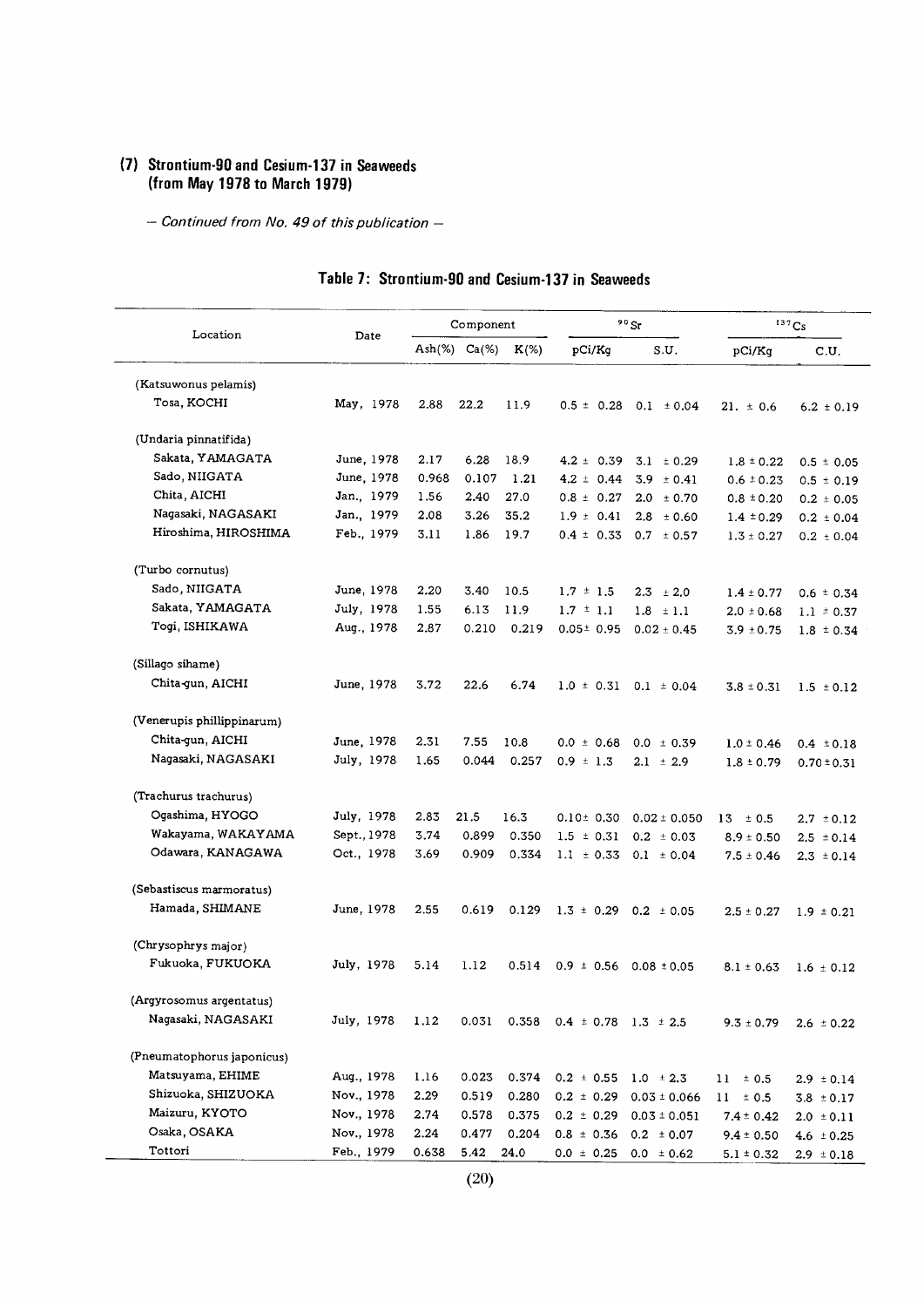| Location                        | Date        |       | Component            |         |                | $90$ Sr                        |                                  | 137Cs           |
|---------------------------------|-------------|-------|----------------------|---------|----------------|--------------------------------|----------------------------------|-----------------|
|                                 |             |       | Ash $(\%)$ Ca $(\%)$ | $K(\%)$ | pCi/Kg         | S.U.                           | pCi/Kq                           | C.U.            |
| (Mugil cephalus)                |             |       |                      |         |                |                                |                                  |                 |
| Saga, SAGA                      | Aug., 1978  | 1.46  | 0.112                | 0.407   | $0.2 \pm 0.22$ | $0.2 \pm 0.20$                 | $4.9 \pm 0.34$                   | $1.2 \pm 0.08$  |
| Okayama, OKAYAMA                | Nov., 1978  | 1.16  | 1.75                 | 31.2    | $0.6 \pm 0.44$ | $2.5 \pm 1.9$                  | $5.1 \pm 0.44$                   | $1.3 \pm 0.11$  |
| Naha, OKINAWA                   | Mar., 1979  | 6.59  | 19.8                 | 5.63    | $2.0 \pm 0.4$  | $0.2 \pm 0.03$                 | $4.5 \pm 0.46$                   | $1.2 \pm 0.12$  |
| (Ommastrephes sloani pacificus) |             |       |                      |         |                |                                |                                  |                 |
| Yamagata, YAMAGATA              | Sept., 1978 | 0.503 | 0.007                | 0.097   | $0.4 \pm 0.21$ | 4.8 $\pm 2.9$                  | $1.2 \pm 0.16$                   | $1.3 \pm 0.16$  |
| (Decapterus)                    |             |       |                      |         |                |                                |                                  |                 |
| Miyake-Island, TOKYO            | Sept., 1978 | 1.94  | 0.341                | 0.213   | $0.5 \pm 0.28$ | $0.2 \pm 0.08$                 | $5.1 \pm 0.39$                   | $2.4 \pm 0.18$  |
| (Sargassum fulvellum)           |             |       |                      |         |                |                                |                                  |                 |
| Ishikawa, ISHIKAWA              | Sept., 1978 | 2.47  | 0.331                | 0.742   | 4.0<br>± 0.45  | $1.2 \pm 0.13$                 |                                  |                 |
| Aomori, AOMORI                  | Nov., 1978  | 5.48  | 1.12                 | 0.612   | $13 \pm 0.9$   | $1.1 \pm 0.08$                 | $2.4 \pm 0.29$<br>$2.9 \pm 0.33$ | $0.3 \pm 0.0$   |
|                                 |             |       |                      |         |                |                                |                                  | $0.5. \pm 0.05$ |
| (Oncorhynchus Keta)             |             |       |                      |         |                |                                |                                  |                 |
| Uraga, Hokkaido                 | Oct. 1978   | 1.35  | 0.087                | 0,400   | $0.3 \pm 0.20$ | $0.3 \pm 0.23$                 |                                  |                 |
|                                 |             |       |                      |         |                |                                | $7.9 \pm 0.35$                   | $2.0 \pm 0.09$  |
| (Seriola quinqueradiata)        |             |       |                      |         |                |                                |                                  |                 |
| Ishikawa, ISHIKAWA              | Oct., 1978  | 1.31  | 0.082                | 0.377   | $0.0 \pm 0.41$ | $0.0 \pm 0.51$                 | $12 \,$<br>±0.6                  | $3.1 \pm 0.16$  |
| (Pleuronectidae)                |             |       |                      |         |                |                                |                                  |                 |
| Mutu, AOMORI                    | Nov., 1978  | 1.23  | 0.101                | 0.323   | $0.9 \pm 0.47$ | $0.8 \pm 0.47$                 | $5.2 \pm 0.44$                   | $1.6 \pm 0.14$  |
| Fukui, FUKUI                    | Nov., 1978  | 1.01  | 3.66                 | 31.7    | $0.0 \pm 0.30$ | 0.0 <sub>1</sub><br>±0.78      | $6.8 \pm 0.42$                   | $2.1 \pm 0.13$  |
| Niigata (Limanda Yokohamae)     | Nov., 1978  | 3.81  | 22.2                 | 10.7    | $1.0 \pm 0.29$ | 0.1<br>$\pm 0.03$              | $4.8 \pm 0.36$                   | $1.2 \pm 0.09$  |
| Hiroshima, HIROSHIMA            | Dec., 1978  | 2.64  | 22.9                 | 13.0    | $1.0 \pm 0.33$ | $0.2 \pm 0.05$                 | $4.3 \pm 0.33$                   | $2.0 \pm 0.15$  |
| Sendai, MIYAGI                  | Feb., 1979  | 3.44  | 21.3                 | 7.34    | $1.1 \pm 0.39$ | $0.2 \pm 0.05$                 | $4.3 \pm 0.41$                   | $1.7 \pm 0.16$  |
| (Pecten yessoensis)             |             |       |                      |         |                |                                |                                  |                 |
| Mutu-bay, AOMORI                | Nov., 1978  | 1.10  | 1.49                 | 24.8    | $0.0 \pm 0.30$ | $0.0 \pm 1.8$                  | $1.6 \pm 0.30$                   | $0.6 \pm 0.11$  |
| (Arctoscopus japonicus)         |             |       |                      |         |                |                                |                                  |                 |
| Akita, AKITA                    | Dec., 1978  | 2.37  | 19.9                 | 13.2    | $0.6 \pm 0.29$ | $0.1 \pm 0.06$                 | $3.8 \pm 0.36$                   | $1.2 \pm 0.11$  |
| (Sardinops melanosticta)        |             |       |                      |         |                |                                |                                  |                 |
| Nagano, NAGANO                  | Dec., 1978  | 2.24  | 28.2                 | 9.53    |                | $0.3 \pm 0.25$ 0.05 $\pm$ 0.04 | $4.3 \pm 0.33$                   | $2.0 \pm 0.15$  |
| (Stolephorus japonicus)         |             |       |                      |         |                |                                |                                  |                 |
| Kagoshima, KAGOSHIMA            | Dec., 1978  | 2.92  | 20.6                 | 11.4    |                | $0.5 \pm 0.30$ 0.1 $\pm 0.05$  | $11 \pm 0.5$                     | $3.1 \pm 0.14$  |
| (Ostrea gigas)                  |             |       |                      |         |                |                                |                                  |                 |
| Hiroshima, HIROSHIMA            | Jan., 1979  | 3.02  | 15.2                 | 6.83    |                | $0.4 \pm 0.34$ 0.1 $\pm$ 0.07  | $2.2 \pm 0.35$                   | $1.0 \pm 0.17$  |
| (Caesio chrysozonus cuvier)     |             |       |                      |         |                |                                |                                  |                 |
| Naha, OKINAWA                   | Feb., 1979  | 3.32  | 17.5                 | 8.04    |                | $0.5 \pm 0.34$ 0.1 $\pm$ 0.06  | $6.4 \pm 0.45$                   | $2.4 \pm 0.17$  |
| (Sebastes inermis)              |             |       |                      |         |                |                                |                                  |                 |
| Fukushima, FUKUSHIMA            | Mar., 1979  | 4.36  | 20.0                 | 6.19    |                | $0.3 \pm 0.34$ $0.04 \pm 0.04$ | $10 \pm 0.5$                     | $3.8 \pm 0.20$  |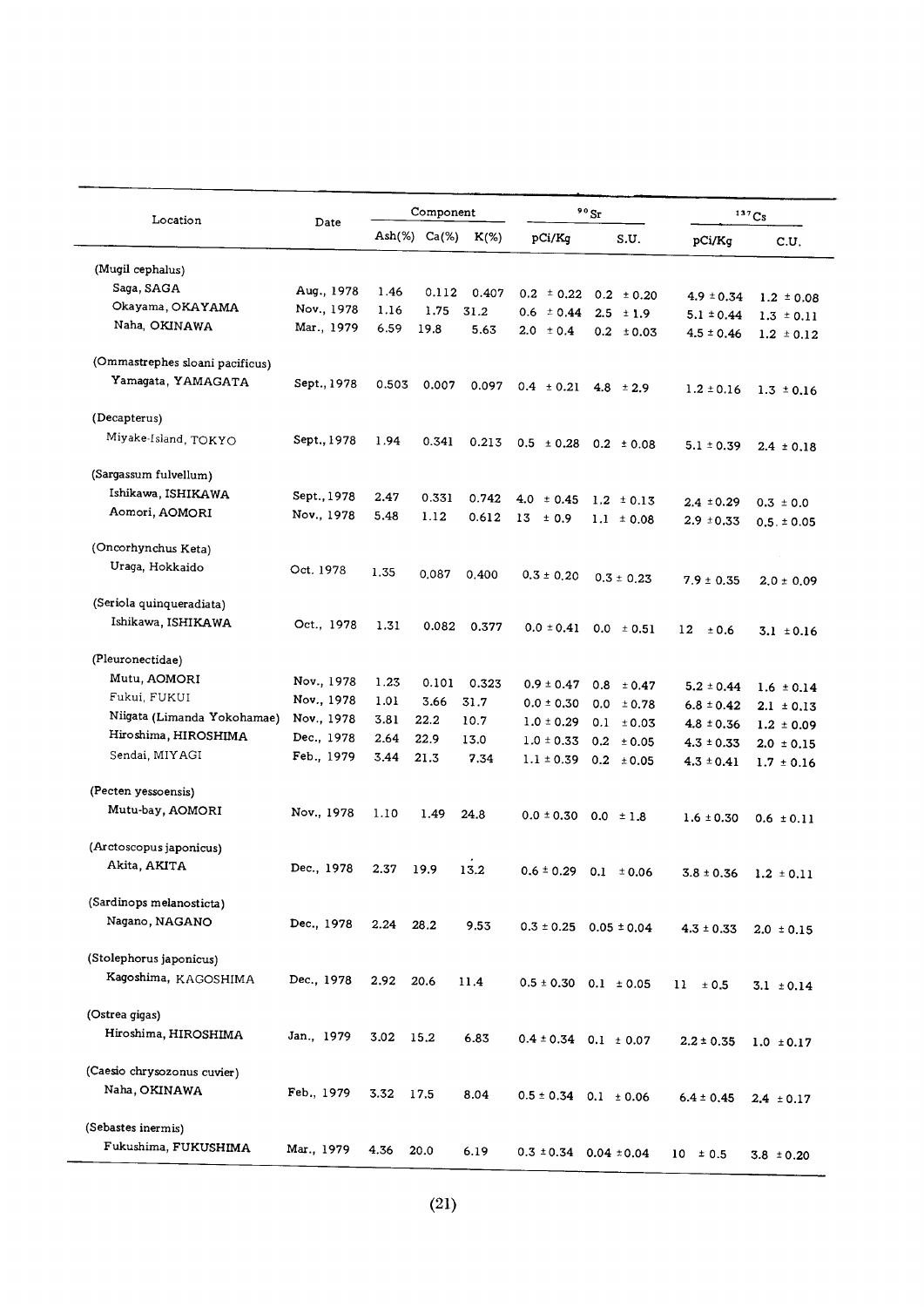|                          |            |                          | Component |         |                | $90$ Sr                       |                | 137Cs          |
|--------------------------|------------|--------------------------|-----------|---------|----------------|-------------------------------|----------------|----------------|
| Location                 | Date       | $\operatorname{Ash}(\%)$ | $Ca(\%)$  | $K(\%)$ | pCi/Kq         | S.U.                          | pCi/Kq         | C.U.           |
| (Hexagrammos Otakii)     |            |                          |           |         |                |                               |                |                |
| Yamaquchi, YAMAGUCHI     | Mar., 1979 | 3.33                     | 22.1      | 6.29    |                | $1.0 \pm 0.34$ 0.1 $\pm$ 0.04 | $4.1 \pm 0.40$ | $1.6 \pm 0.15$ |
| (Gerres Macrosoma)       |            |                          |           |         |                |                               |                |                |
| Naha, OKINAWA            | Mar., 1979 | 4.13                     | 18.2      | 6.61    | $0.9 \pm 0.25$ | $0.1 \pm 0.03$                | $6.2 \pm 0.42$ | $2.3 \pm 0.15$ |
| (Scarots Rubroviolaceus) |            |                          |           |         |                |                               |                |                |
| Naha, OKINAWA            | Mar., 1979 | 5.99                     | 19.5      | 5.24    | $1.2 \pm 0.31$ | $0.1 \pm 0.03$                | 10<br>± 0.6    | $3.1 \pm 0.19$ |
| (Therapon theraps)       |            |                          |           |         |                |                               |                |                |
| Naha, OKINAWA            | Mar. 1979  | 5.08                     | 19.6      | 5.34    | $1.0 \pm 0.28$ | $0.1 \pm 0.03$                | $4.9 \pm 0.42$ | $1.8 \pm 0.1$  |
| (Clupanodon thrissa)     |            |                          |           |         |                |                               |                |                |
| Naha, OKINAWA            | Mar., 1979 | 3.83                     | 20.3      | 7.46    | $0.8 \pm 0.25$ | 0.1<br>± 0.03                 | $3.2 \pm 0.35$ | $1.1 \pm 0.1$  |
| (Lethrinus Xanthochilus) |            |                          |           |         |                |                               |                |                |
| Naha, OKINAWA            | Mar., 1979 | 5.48                     | 19.8      | 5.63    | $1.7 \pm 0.31$ | $0.2 \pm 0.03$                | 11<br>±0.6     | $3.7 \pm 0.1$  |

| Scientific name               | English name       | Japanese name     |
|-------------------------------|--------------------|-------------------|
| Katsuwonus pelamis            | Bonito             | Katsuo            |
| Undaris pinnatifida           | Wakame seaweed     | Wakame            |
| Turbo cornutus                | Wreath shell       | Sazae             |
| Sillago sihame                | Sillago            | Kisu              |
| Venerupis phillippinarum      | Short-necked clam  | Asari             |
| Trachurus trachurus           | Saurel             | Aji               |
| Sebastiscus marmoratus        | Scorpion-fish      | Kasago            |
| Chrysophrys major             | Sea bream          | Tai               |
| Argyrosomus argentatus        | Croaker            | Guchi (Ishimochi) |
| Pneumatophorus japonicus      | Mackerel           | Saba              |
| Mugil cephalus                | Gray mullet        | Bora              |
| Ommastrephes sloani pacificus | Cuttlefish         | Sulumeika         |
| Decapterus                    | House-mackerel     | Muro-agi          |
| Sargassum fulvellum           | Gulfweed           | Hondawara         |
| Oncorhynchus Keta             | Salmon             | Sake              |
| Seriola quinqueradiata        | Yellow-tail        | Buri              |
| Pleuronectidae                | Flatfish           | Karei             |
| Pecten yessoensis             | Scallop            | Hotategai         |
| Arctoscopus japonicus         | Hatahata           | Hatahata          |
| Sardinops melanosticta        | Sardine            | Iwashi            |
| Stolephorus japonicus         | Kibinago           | Kibinago          |
| Ostrea gigas                  | Oyster             | Kaki              |
| Caesio chrysozonus cuvier     | Takasago           | Takasago          |
| Sebastes inermis              | Jacopever          | Kurogara          |
| Hexagrammos otakii            | Rock-trout         | Ainame            |
| Gerres Macrosoma              | Big Mouth Majarras | Okuchisagi        |
| Scarots Rubroviolaceus        | Parrotfish         | Nagabudai         |
| Therapon theraps              |                    | Kotohiki          |
| Clupanodon thrissa            |                    | Konoshiro         |
| Lethrinus Xanthochilus        | Rudder fish        | Muneakakuchibi    |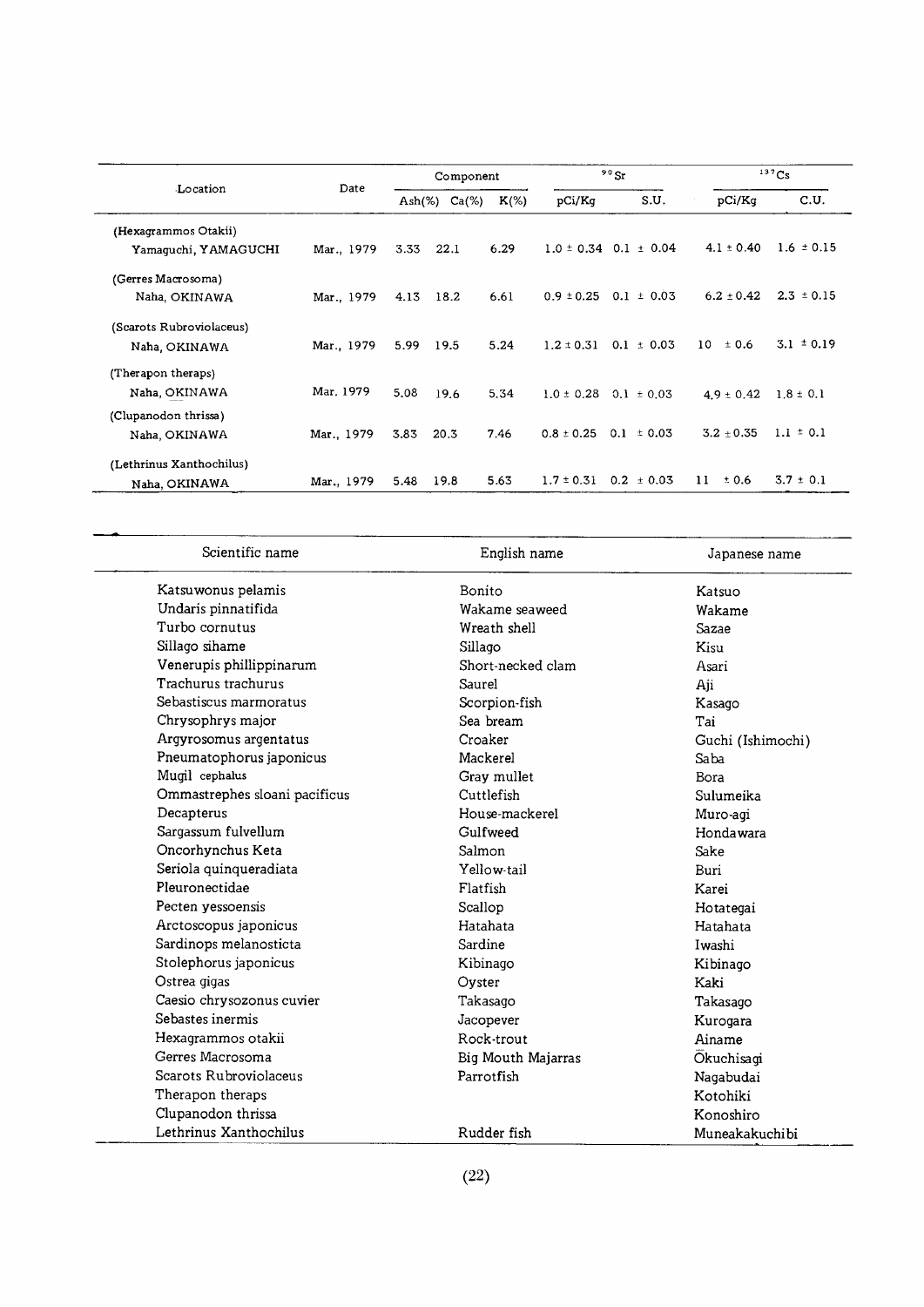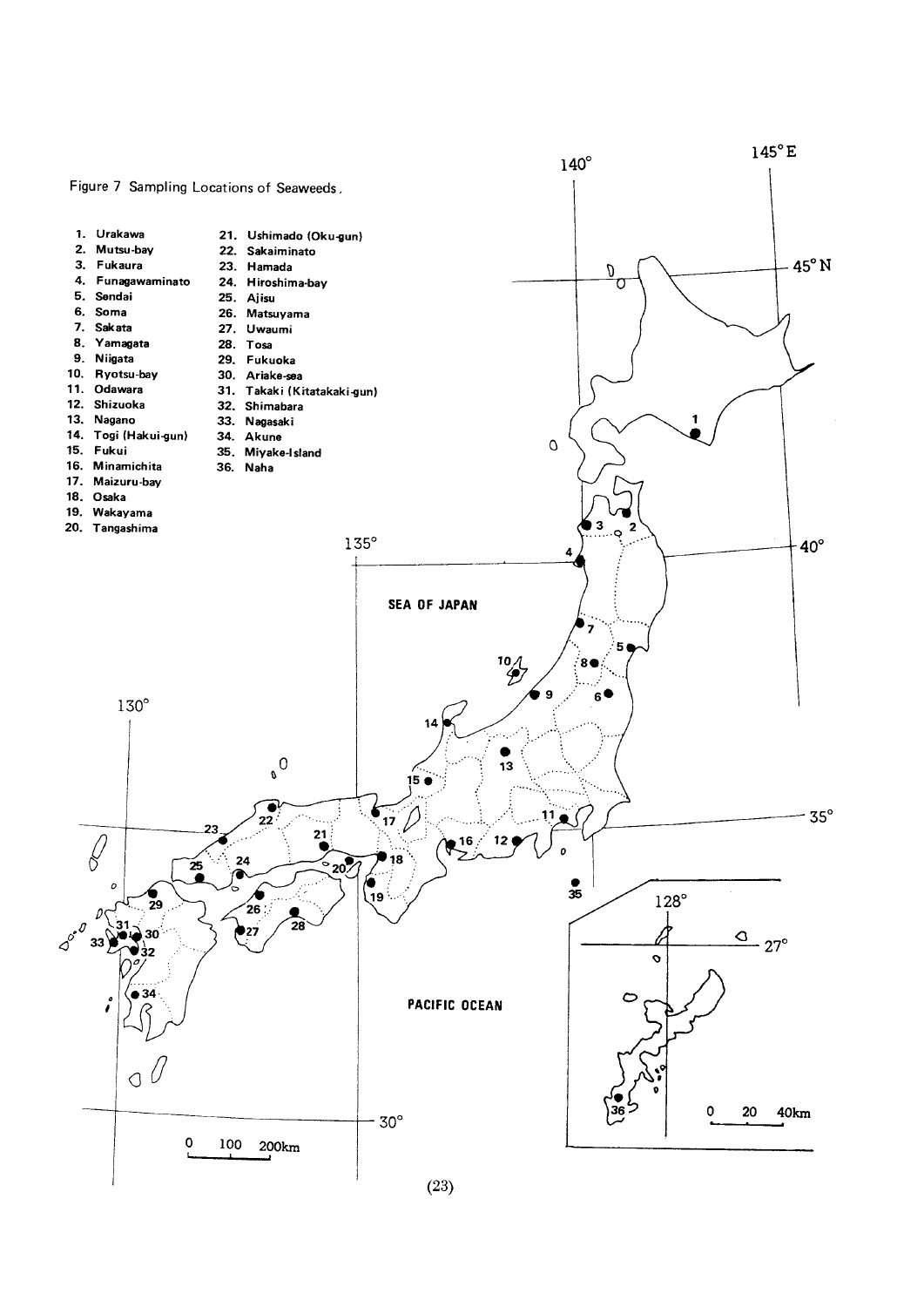#### (8) Strontium-90 and Cesium-137 in Freshwater fish (from July 1978 to December 1978)

- Continued from No. 49 of this publication -

| Sampling Location             | Date        | Ash $(\%)$ | Component<br>(% by weight) |         | $90$ Sr (pCi/ $\ell$ ) |                | $137Cs$ (pCi/2) |                |
|-------------------------------|-------------|------------|----------------------------|---------|------------------------|----------------|-----------------|----------------|
|                               |             |            | $Ca(\%)$                   | $K(\%)$ | pCi/Kq                 | S.U.           | pCi/Kq          | C.U.           |
| (Cyprinus carpio)             |             |            |                            |         |                        |                |                 |                |
| Akita, AKITA                  | July, 1978  | 3.56       | 1.01                       | 0.199   | ± 2.2<br>95            | $9.5 \pm 0.22$ | $7.4 \pm 0.66$  | $3.7 \pm 0.33$ |
| Iizaka, FUKUSHIMA             | Sept., 1978 | 2.63       | 0.632                      | 0.211   | ±1.4<br>49             | $7.7 \pm 0.22$ | $13 \pm 0.6$    | $6.2 \pm 0.30$ |
| Shobara, HIROSHIMA            | Nov., 1978  | 2.24       | 0.504                      | 0.345   | 27<br>± 0.9            | $5.4 \pm 0.18$ | 19.<br>± 0.6    | $5.6 \pm 0.17$ |
| (Carassius auratus)           |             |            |                            |         |                        |                |                 |                |
| Sapporo, HOKKAIDO             | Oct., 1978  | 4.07       | 1.15                       | 0.265   | $54 \pm 1.3$           | $4.6 \pm 0.11$ | $7.3 \pm 0.46$  | $2.8 \pm 0.17$ |
| Uji, KYOTO                    | Dec., 1978  | 5.12       | 1.58                       | 0.263   | $84 \pm 1.7$           | $5.2 \pm 0.10$ | $8.2 \pm 0.47$  | $3.1 \pm 0.18$ |
| Mikata (Mikata-gun), FUKUI    | Dec., 1978  | 0.992      | 3.83                       | 30.1    | $2.3 \pm 0.42$         | $5.3 \pm 0.98$ | $15 \pm 0.6$    | $4.4 \pm 0.18$ |
| (Carassius Carassius cuvieri) |             |            |                            |         |                        |                |                 |                |
| Niigata, NIIGATA              | Nov., 1978  | 4.89       | 26.3                       | 5.91    | 120<br>$\pm 2$         | $8.3 \pm 0.16$ | $12 \pm 0.5$    | $3.8 \pm 0.17$ |
| (Hypomesus olidus)            |             |            |                            |         |                        |                |                 |                |
| Suwa-lake, NAGANO             | Dec., 1978  | 2.13       | 20.5                       | 14.5    | $7.3 \pm 0.46$         | $1.7 \pm 0.10$ | $6.7 \pm 0.38$  | $2.1 \pm 0.12$ |

#### Table 8: Strontium-90 and Cesium-137 in Freshwater fish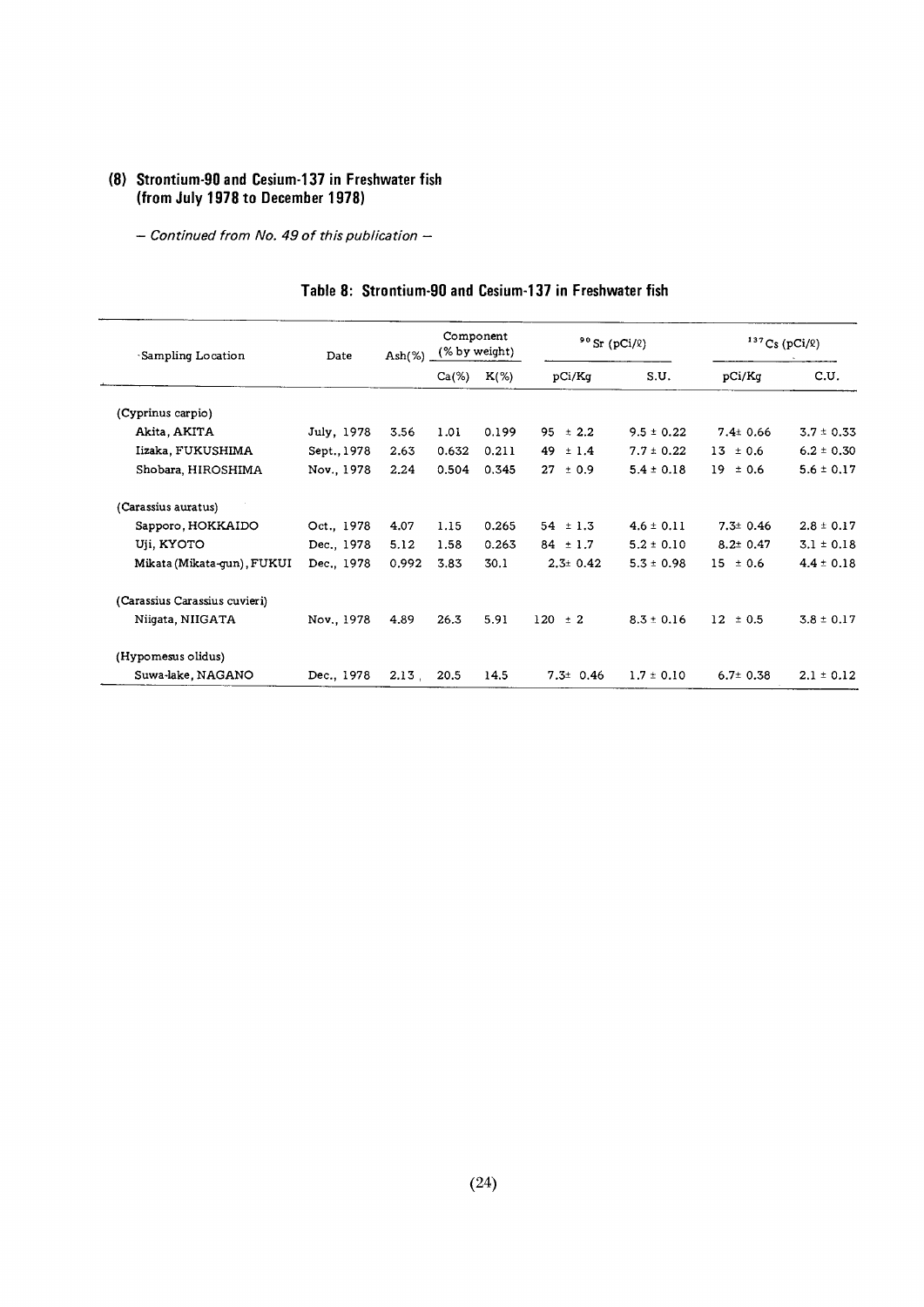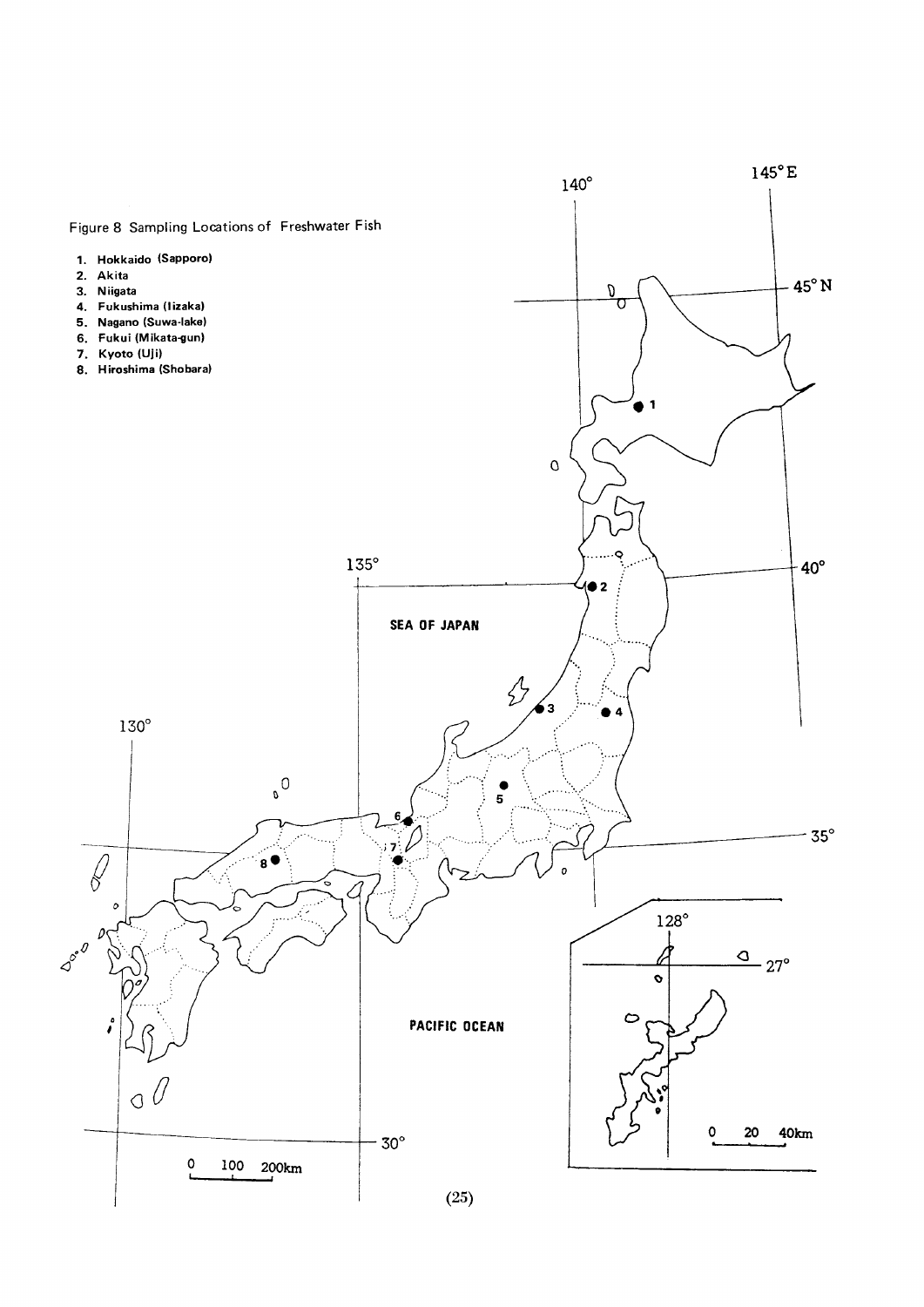### (9) Strontium-90 and Cesium-137 in Powdered milk (from Oct. 1978 to Nov. 1978)

- Continued from No. 49 of this publication -

|                       |                  | Component |         | $90$ Sr        |                | $137$ Cs     |                |
|-----------------------|------------------|-----------|---------|----------------|----------------|--------------|----------------|
| Name of producer      | $\text{Ash}(\%)$ | $Ca(\%)$  | $K(\%)$ | pCi/Kq         | S.U.           | pCi/Kq       | C.U.           |
| October, 1978         |                  |           |         |                |                |              |                |
| Morinaga*             | 8.37             | 1.31      | 1.87    | 35<br>±1.5     | $2.7 \pm 0.12$ | $79 \pm 1.9$ | $4.2 \pm 0.10$ |
| Morinaga <sup>*</sup> | 2.57             | 0.337     | 0.599   | 15<br>± 0.7    | $4.6 \pm 0.21$ | $110 \pm 1$  | ± 0.2<br>18.   |
| Yukijirushi*          | 2.45             | 0.372     | 0.514   | 17<br>±0.8     | $4.5 \pm 0.21$ | $75 \pm 1.2$ | 14<br>± 0.2    |
| Meiji                 | 3.18             | 0.487     | 0.674   | $22 \pm 1.0$   | $4.6 \pm 0.21$ | $110 \pm 2$  | ± 0.3<br>17    |
| Wako-do               | 2.41             | 0.313     | 0.574   | $4.4 \pm 0.44$ | $1.4 \pm 0.14$ | $17 \pm 0.6$ | $2.9 \pm 0.11$ |
| Nov., 1978            |                  |           |         |                |                |              |                |
| Meiji*                | 8.27             | 1.29      | 2.06    | 75<br>± 2.2    | $5.8 \pm 0.17$ | $230 \pm 3$  | ± 0.2          |

#### Table 9: Strontium-90 and Cesium-137 in Powdered milk